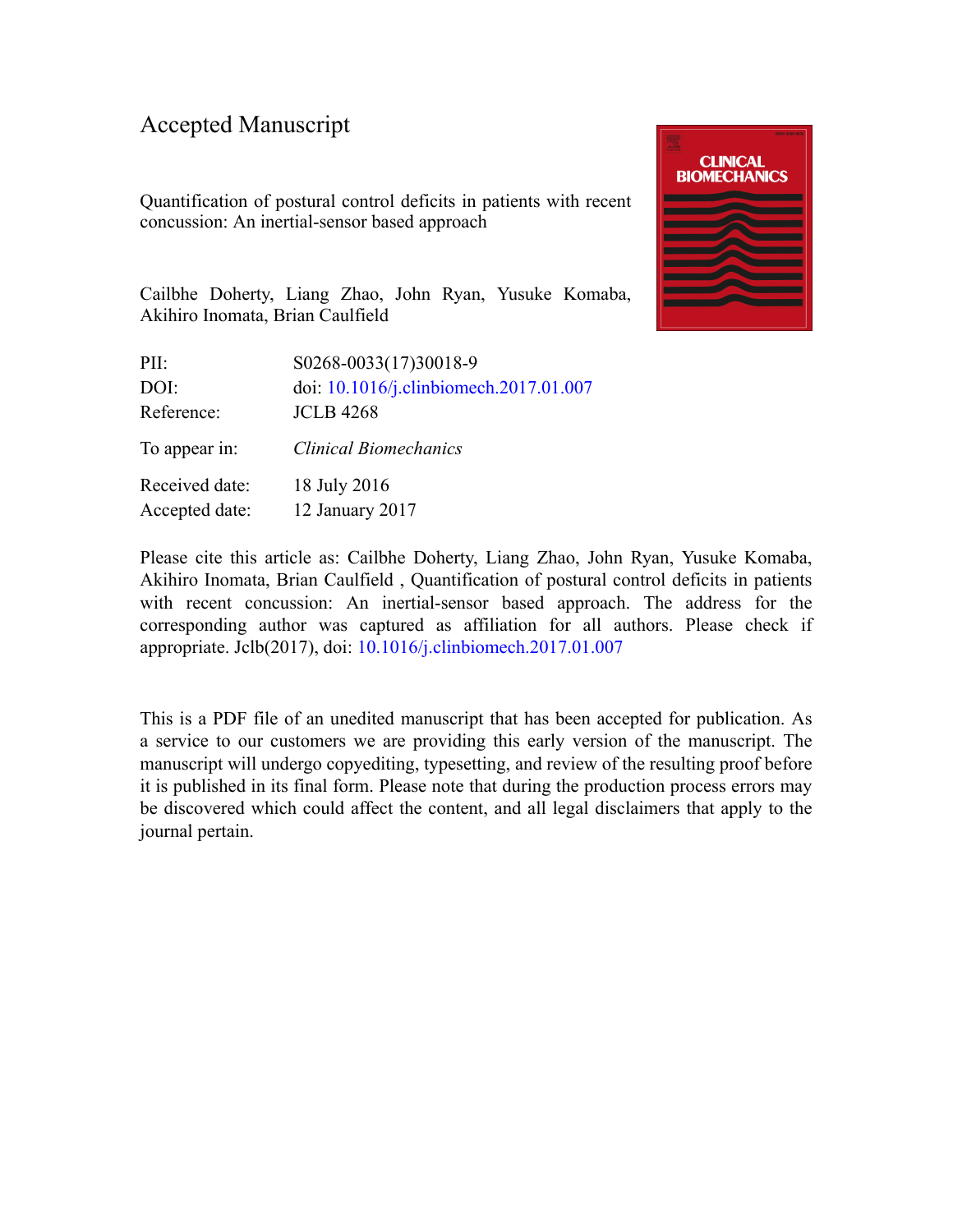**Title:** Quantification of postural control deficits in patients with recent concussion: an inertial-sensor based approach.

**Word count:** 

**Abstract**: 236

**Main text**: 3667

**Authors:**

Cailbhe Doherty<sup>1</sup>

Liang  $Zhao<sup>1</sup>$ 

John Ryan<sup>2</sup>

Yusuke Komaba<sup>3</sup>

Akihiro Inomata<sup>3</sup>

Brian Caulfield $1$ 

1. Insight Centre for Data Analytics, University College Dublin, Dublin, Ireland.

ACCEPTED MANUSCRIPT

2. St. Vincent's University Hospital, Dublin, Ireland.

3. Fujitsu Laboratories Ltd. Japan

#### **Address for Correspondence:**

Cailbhe.doherty@insight-centre.org

Cailbhe Doherty

Insight centre for data-analytics

O'Brien Centre for Science

Science centre east

University College Dublin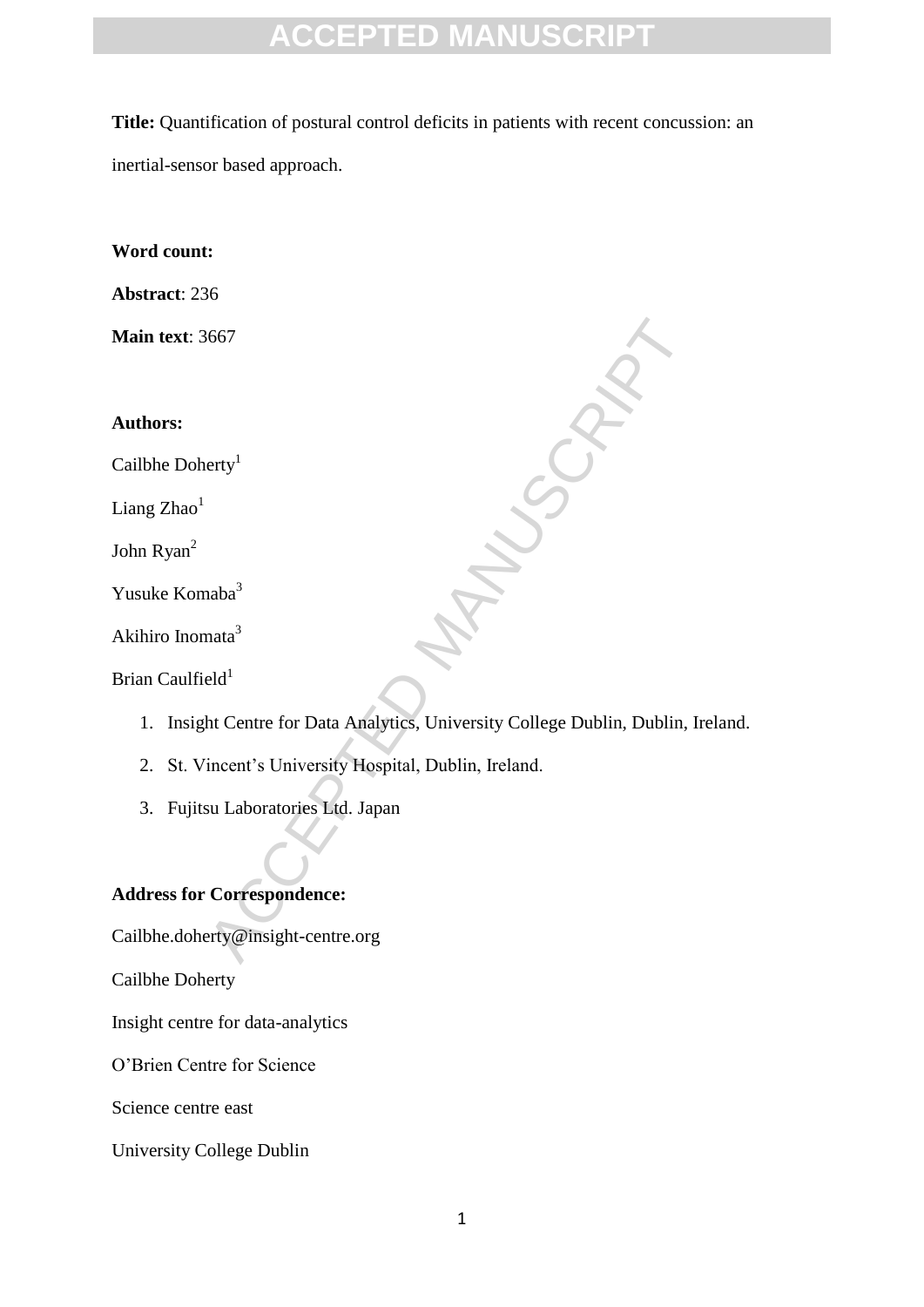#### Belfield

#### Ireland

#### Abstract

**Background**: The aim of this study was to quantify postural control ability in a group with concussion compared with a healthy control group.

**Method**: Fifteen concussion patients (4 females, 11 males) and a group of fifteen age- and sex- matched controls were recruited. Participants were tested during the performance of the three stance variants (bilateral, tandem and unilateral stance) of the balance error scoring system standing on a force place, whilst wearing an inertial measurement unit placed at the posterior aspect of the sacrum.

compared with a healthy control group.<br>
teen concussion patients (4 females, 11 males) and a group of fifte<br>
d controls were recruited. Participants were tested during the performants (bilateral, tandem and unilateral sta **Findings**: The area of postural sway was computed using the force-plate and the '95% ellipsoid volume of sway' was computed from the accelerometer data. Concussed patients exhibited increased sway area  $(1513$ mm<sup>2</sup> [95% CI: 935 to 2091mm<sup>2</sup>] vs 646mm<sup>2</sup> [95% CI: 519 to 772mm<sup>2</sup>]  $p = 0.02$ ) and sway volume  $(9.46m<sup>3</sup>s<sup>-6</sup> [95\% CI: 8.02$  to 19.94m<sup>3</sup>s<sup>-6</sup>] vs  $2.68 \text{m}^3 \text{s}^{-6}$  [95%CI: 1.81 to 3.55 $\text{m}^3 \text{s}^{-6}$ ]) in the bilateral stance position of the balance error scoring system. The sway volume metric also had excellent accuracy in identifying task 'errors' (tandem stance: 95%CI: 85-96%, p < 0.001; unilateral stance: 95%CI: 86-96%, p < 0.001).

**Interpretation**: Individuals with concussion display increased postural sway during bilateral stance. The sway volume that was calculated from the accelerometer data not only differentiated a group with concussion from a healthy control group, but successfully identified when task errors had occurred. This may be of value in the development of a pitchside assessment system for concussion.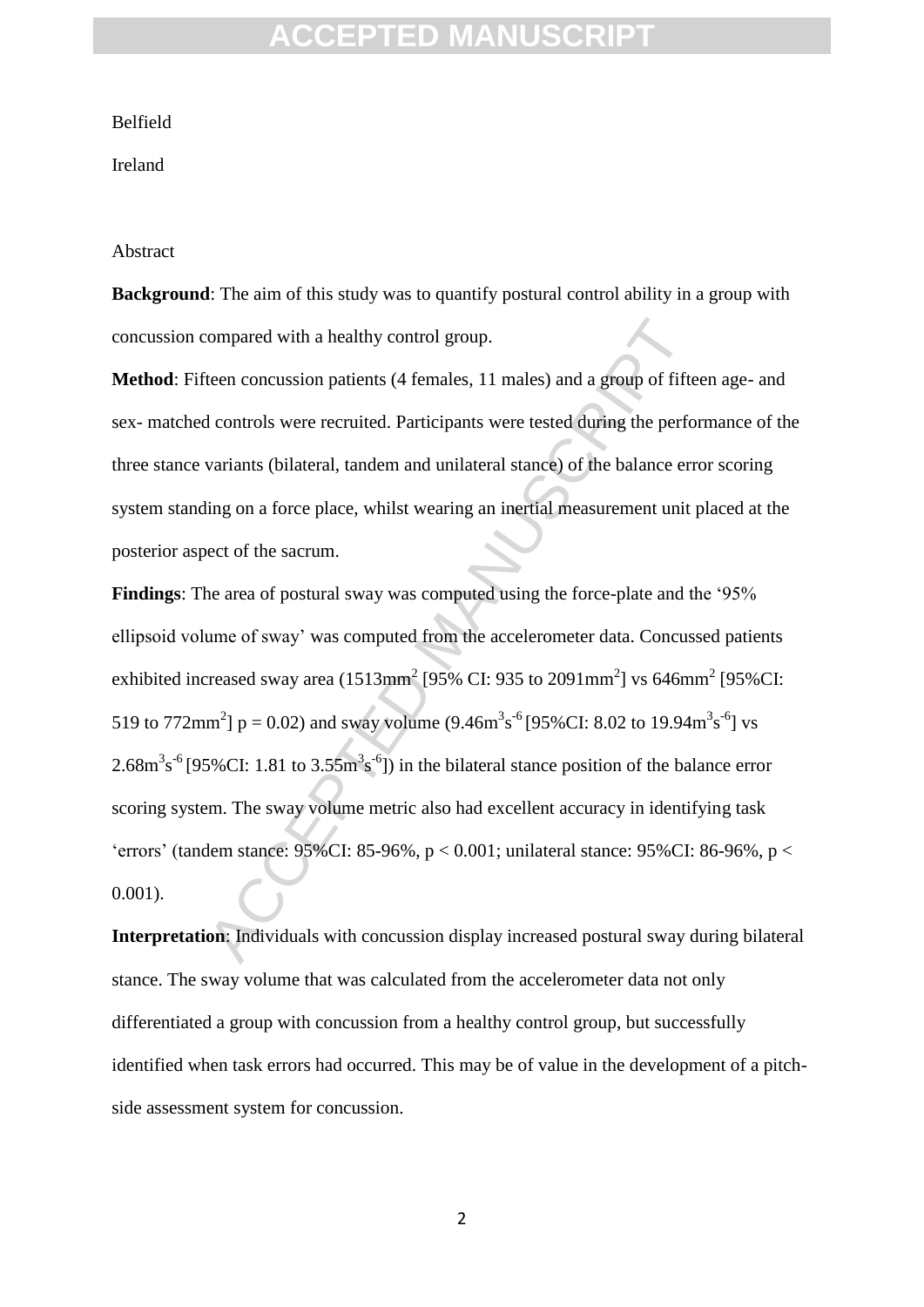**Key words:** brain concussion [MeSH]; biomechanics [MeSH]; kinetics [MeSH]; postural balance [MeSH].

1. Introduction

A recent report indicated that >200,000 patients with sports-related concussion are managed in US emergency departments every year (1). The true incidence of concussion is likely to be underestimated however due to the high variability of symptom severity (2).

Example 10 and the tell standing of symptom severity (2).<br>
Exassessment of athletes' readiness for return-to-play following a spacement of athletes' readiness for return-to-play following a spacement of athletical examinat Presently the assessment of athletes' readiness for return-to-play following a sports-related concussion is centered upon a clinical examination called the Sport Concussion Assessment Tool 3 (otherwise known as the 'SCAT3')(2). Symptom reporting, neuropsychological testing are considered to be the "cornerstones" of correct post-concussion management (3). Furthermore, the National Athletic Trainers' Association (NATA) have recommended that objective assessment of postural control be a fundamental component in the assessment of concussion-induced deficits (7). The theoretical rationale of this recommendation is that postural stability assessment may elucidate concussion-associated motor control deficits (7). The most frequently utilized clinical tool for post-concussion postural control assessment and the instrument included in the SCAT3 is the Balance Error Scoring System (BESS). The SCAT3 version of the BESS requires the clinician to sum the number of errors a patient accrues in the maintenance of three stance positions with their eyes closed: feet together, single-leg (on the non-dominant limb), and tandem stance whilst standing on a firm surface (8). In this manner, postural control performance is subjectively defined by the frequency of any discreet losses of balance, or the frequency that balance strategies are used in the maintenance of postural stability over the course of the 20-s trial.

While the BESS is accessible and quick to administer, it suffers from practice (9), learning (10, 11) and fatigue (12) effects. The most significant limitation with the BESS from a clinical perspective is that if a patient completes its stance variants without losing their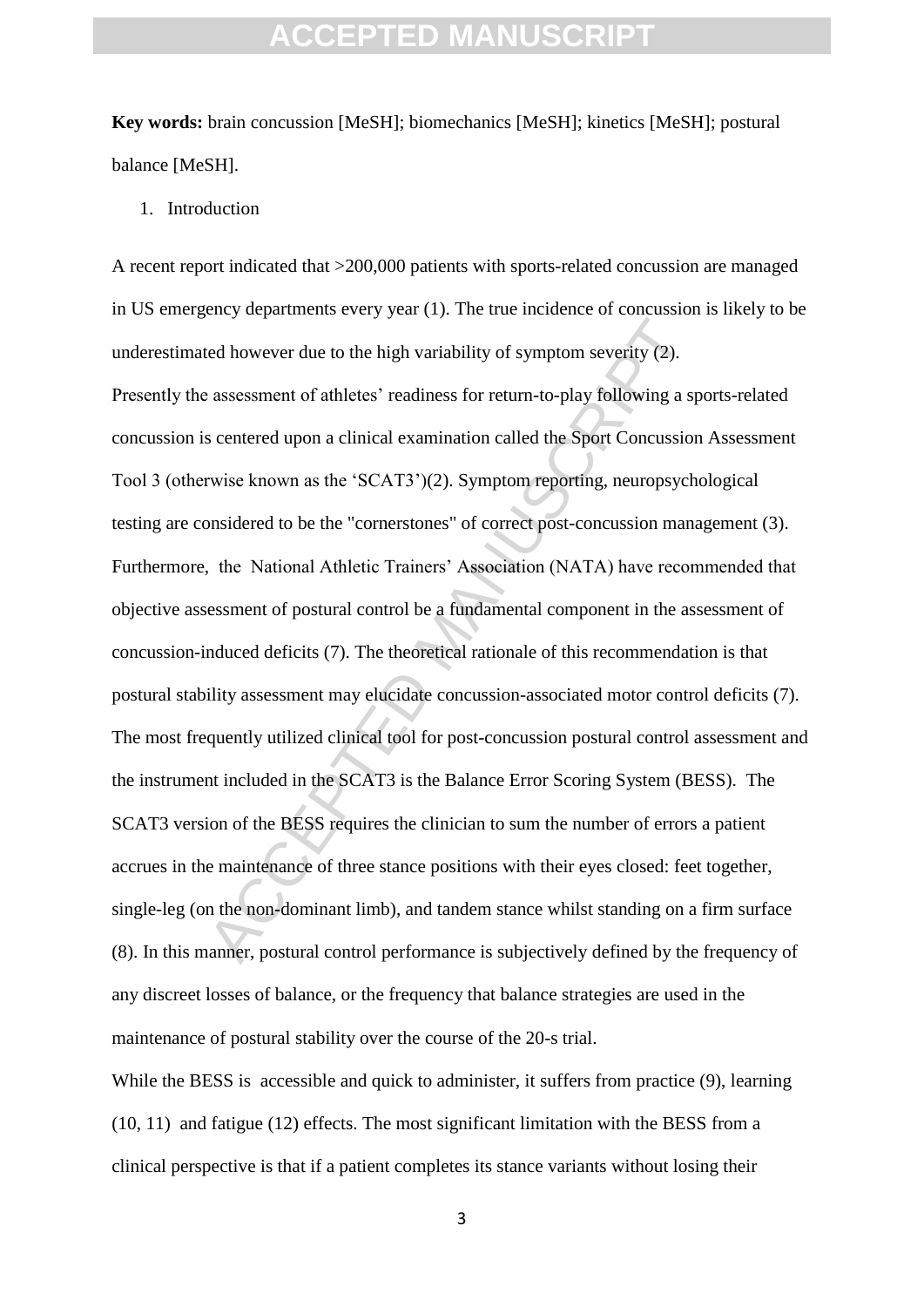ssure acquisition [COP] with a force plate) of measuring postural objective, the implementation of these methods in a clinical conte of portability, the high cost of the necessary equipment and the tin yze the acquired dat balance or needing to perform any gross movements in the maintenance of balance, then no performance metric is available for the minutiae of postural adjustments completed during the task. To overcome this , Brown et al (13) and Alberts et al(14) in separate studies utilized varying arrangements of inertial measurement units (IMUs) to gather kinematic data during the BESS. Although traditional laboratory-based biomechanical analysis methods (such as center of pressure acquisition [COP] with a force plate) of measuring postural control are accurate and objective, the implementation of these methods in a clinical context is hindered by their lack of portability, the high cost of the necessary equipment and the time required to test and analyze the acquired data. In contrast to expensive laboratory outcomes, IMU technologies offer an accurate, cheap and portable means to objectively quantify the quality of postural control. Online cloud storage and computing facilitates their potential for integration in a clinical environment.

Brown et al (13) used the linear acceleration data from an IMU fixed to the forehead of healthy participants performing the BESS to develop an algorithm that scored the number of task failures that were accrued during a given trial, thus quantifying the traditional outcome of the test (i.e the number of task failures) that a clinician is otherwise required to document. Importantly, the algorithm that was utilized did not provide a true measure of postural control, but rather a subjective metric (the reliability and validity of which has been questioned) (15).

Alberts et al (14) subsequently developed an objective and quantitative scoring system for the BESS on the basis of an IMU placed on the posterior aspect of the sacrum in a group of healthy participants; data from the accelerometer and gyroscope were used to calculate a 3D 95% ellipsoid volume of sway during task completion. This 'sway-volume' metric was deemed more sensitive of BESS performance than errors alone, but could not be used to determine how many errors occurred, thus limiting any ability to make inferences of the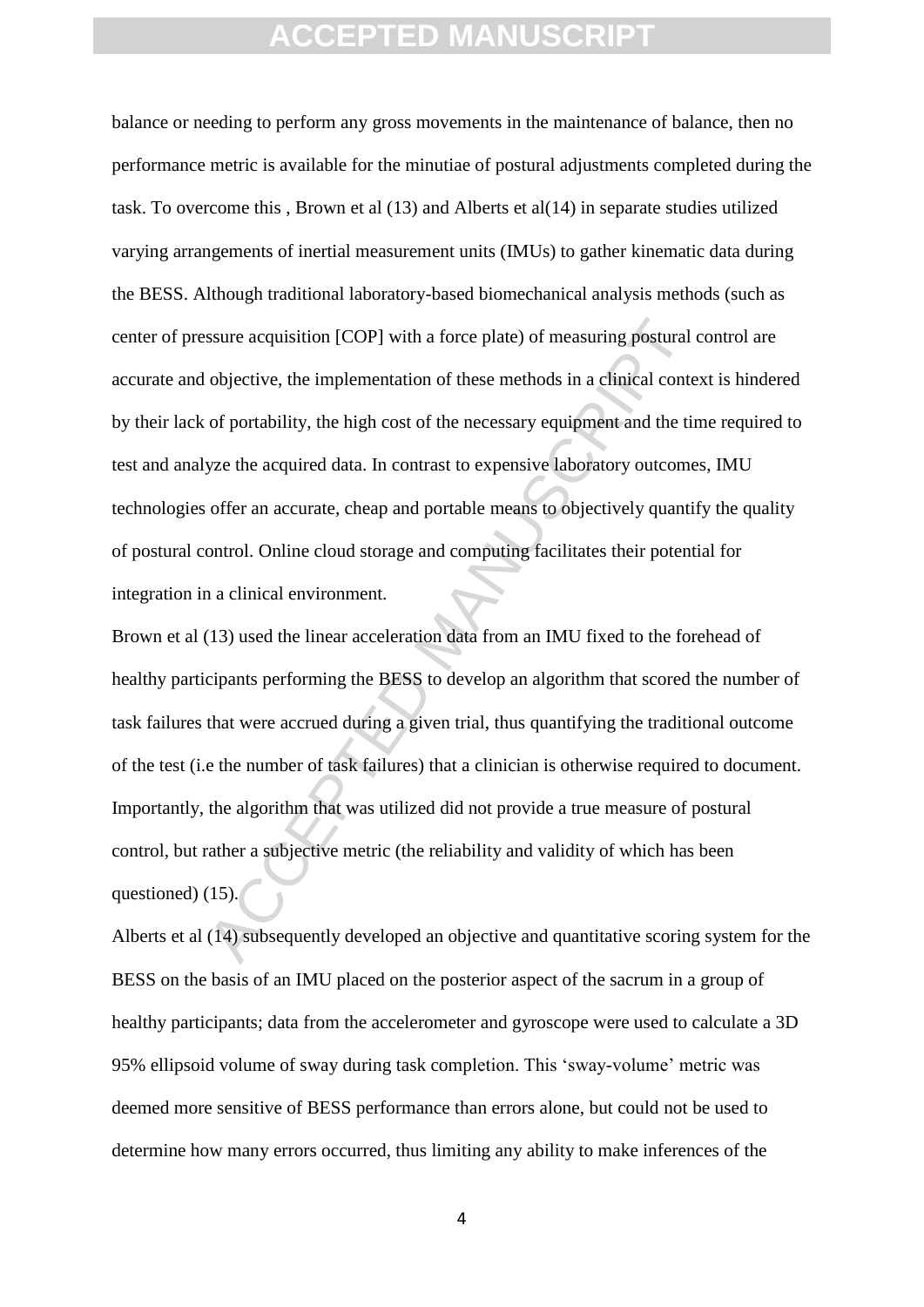relationship between the traditional quantitative score (number of task failures) and objective performance quality (based on biomechanical outcomes). Importantly, neither Brown et al nor Alberts et al evaluated their technology in a cohort of concussion patients (13, 14). Therefore, the purpose of this investigation was to utilize IMU data to develop an adaptive algorithm with an output that combines the clinical metric of task failures (if and when they occur, as per Brown et al (13)), with a quantitative scoring system of BESS performance (as per Alberts et al (14)) and test it on a cohort of individuals with a recent sports-related concussion.

Brown et al (13)), with a quantitative scoring system of BESS per<br>
at al (14)) and test it on a cohort of individuals with a recent sports<br>
are as follows: (1) to quantify postural control ability using the 95%<br>
are as fol Our aims were as follows: (1) to quantify postural control ability using the 95% ellipsoid volume of sway in the context of a 'gold-standard' of assessment (COP analysis with a force plate) and compare it between participants with recent concussion and a 'healthy' control group; (2) to evaluate the accuracy of the algorithm for identifying task 'errors' that occur in a given trial (as determined by examiner observation, if they occur).

Our hypothesis is that individuals with concussion will exhibit increased sway area on the basis of the COP force plate analysis, and increased sway volume on the basis of the IMU analysis.

#### 2. METHODS

#### 2.1 Participants

Fifteen patients were recruited at convenience from a university affiliated hospital emergency department (ED), within 1-month of sustaining a concussion. The diagnosis of concussion was made by a hospital physician and was consistent with that of the latest international expert consensus definition (2). After evaluation at the ED, prospective subjects were informed about the study and provided written permission for study investigators to relay detailed study information via telephone contact.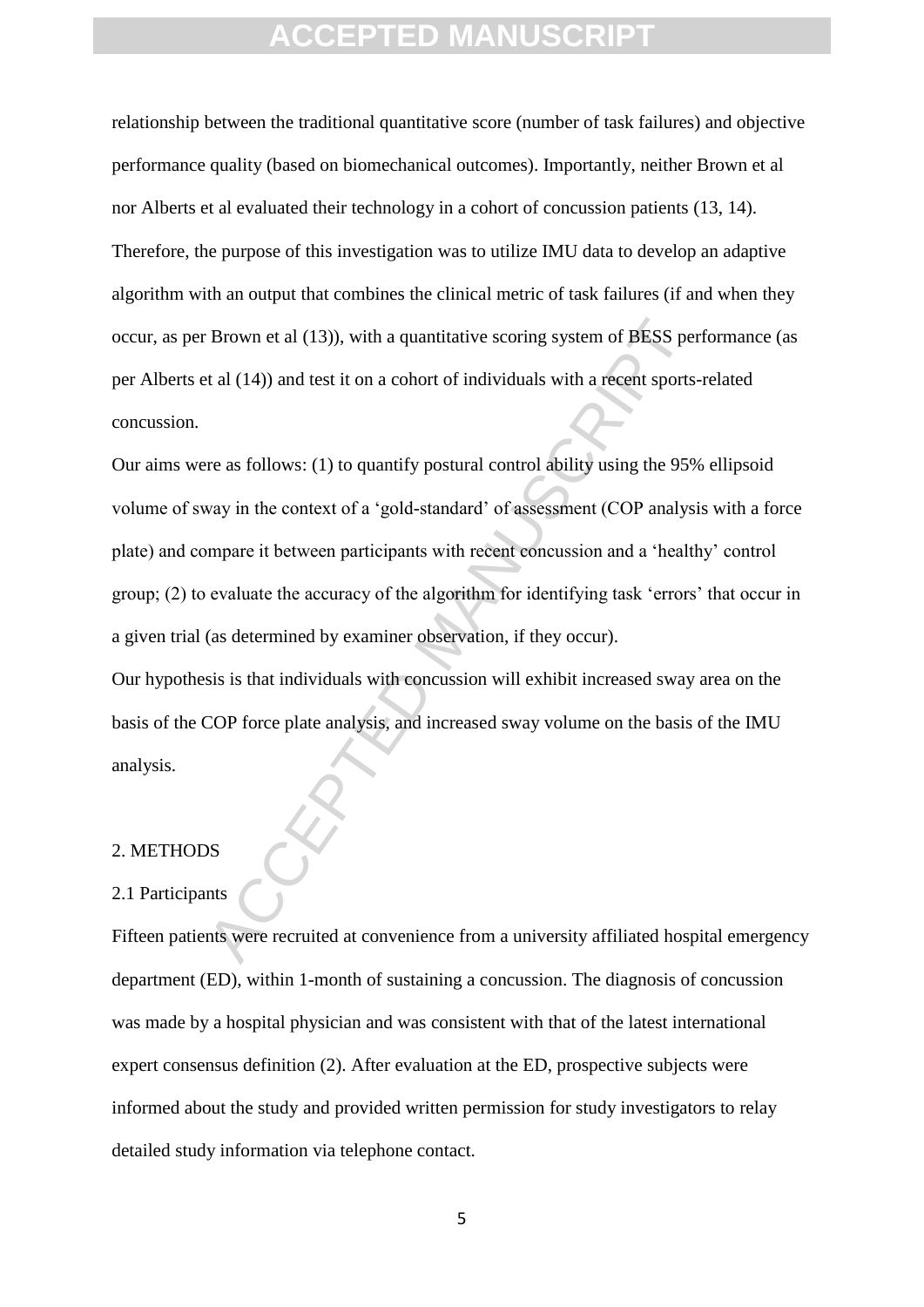iteria, they were considered eligible for enrollment. The following<br>adopted for all participants: 1) any recent lower extremity muscul<br>the past 12-months (16): 2) history of cognitive deficiencies; 3) h<br>cussions (to ensure A convenience sample of fifteen age- and sex- matched 'healthy' participants were also recruited and tested. These controls (parent/guardian if a participant was younger than 18 years) were informed about the study via posters and flyers placed in the catchment area of the hospital, wherein they were provided with details to contact investigators if they chose. All prospective participants were interviewed; provided they met the study inclusion and exclusion criteria, they were considered eligible for enrollment. The following exclusion criteria were adopted for all participants: 1) any recent lower extremity musculoskeletal injury within the past 12-months (16); 2) history of cognitive deficiencies; 3) history of  $\geq$ 3 previous concussions (to ensure exclusion of those with chronic mild traumatic brain injury (17); 3) loss of consciousness following the concussion for  $>1$  minute (2); a previously documented concussion in the previous year. Participant demographics for each group are provided in Table 1. The institutional review board of the university and that of the hospital approved the study protocol. All subjects provided written consent to participate in the study.

#### 2.2 Questionnaires

The extent of self-reported impairment was quantified using the graded symptom scale checklist component of the SCAT3 (2).

#### 2.3 Testing procedure.

Participants completed the BESS as it is described in the SCAT3 (2); following familiarization and they completed the test in three stance positions (bilateral, non-dominant limb unilateral and tandem stance). Participants were instructed to stand as still as possible for each 20s trial with their eyes closed and hands resting on their iliac crests (19). Standardized instructions for completing the BESS were read aloud to each participant, and the administrator demonstrated each task before testing (19). The same test administrator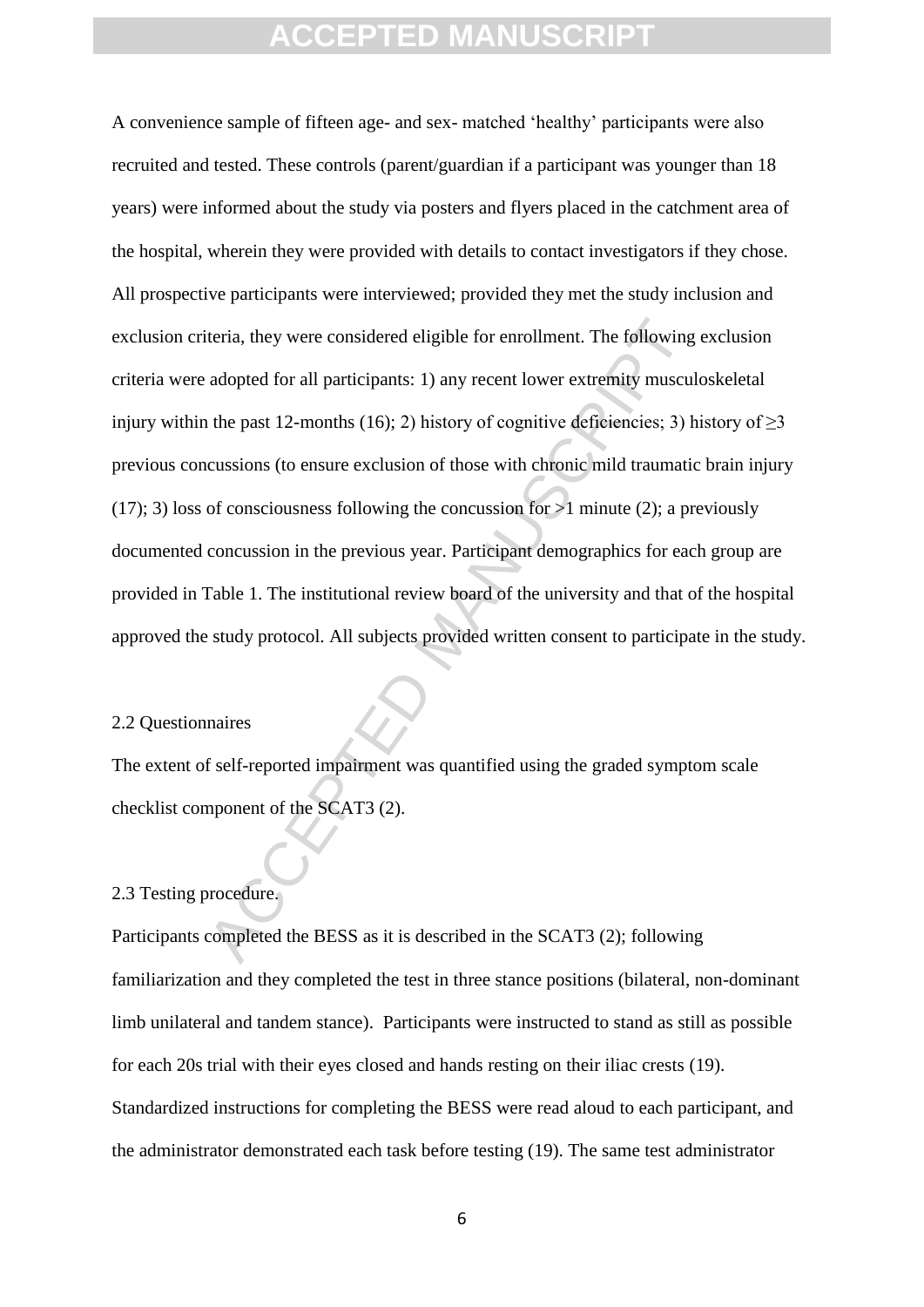completed the protocol for all participants and had experience administering the BESS, being a chartered physiotherapist with >5years experience. A second administrator assessed each BESS trial to verify the scoring. The standardized balance errors were documented and crossreferenced by these examiners for each trial and consisted of: moving the hands off the hips; opening the eyes; step, stumble, or fall; abduction or flexion of the hip beyond 30 degrees; lifting the forefoot or heel off the testing surface; remaining out of the proper testing position for greater than 5s. The maximum number of errors per condition was limited to 10, and the total BESS score was the sum of errors committed during all three stance positions. Participants performed three 20-s trials for each test condition barefoot on a force plate.

#### 2.4 Data collection

refoot or heel off the testing surface; remaining out of the proper trans 5s. The maximum number of errors per condition was limited to<br>core was the sum of errors committed during all three stance posit<br>performed three 20-Prior to completion of the BESS, all participants were instrumented with one 3D inertial sensor (Shimmer 3, Dublin, Ireland) containing accelerometers  $(\pm 8g)$  and gyroscopes  $(\pm 1000^{\circ}/s)$  along the three orthogonal axes in frontal, sagittal and transverse planes of motion. The sensor was placed at the posterior aspect of the sacrum at the level of the posterior superior iliac spines by the same investigator for every participant. Figure 1 illustrates the experimental setup.

Based on the 3D linear accelerations, angular rates and angular positions were extracted at a sampling frequency of 102.4Hz from the sensors and sent wirelessly via a Bluetooth link to a Android Tablet (AndroidOS:4.3(Jelly Bean)) using a Multi Shimmer Sync For Android® v2.5 appliance. Preliminary analysis of the signal spectrum from a pilot dataset revealed predominance in the lower frequencies and the noise in the higher frequencies; thus, custom scripts in R programming language were used to filter the sensor position and angular data with a fourth-order, zero phase, low-pass Butterworth filter with a cutoff frequency of 4 Hz. Following this, the first order derivative of the gyroscope data (V) (angular accelerometer,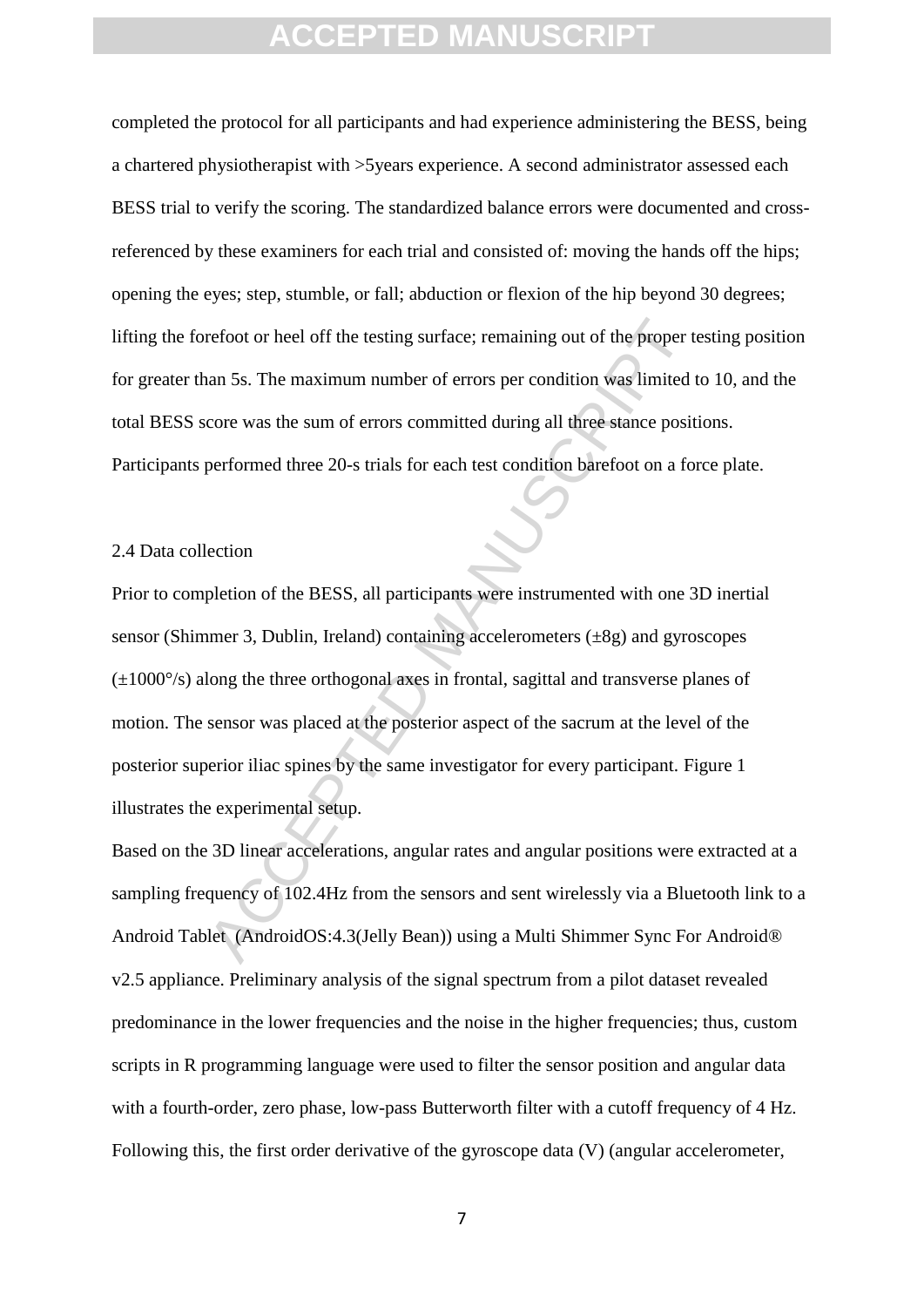was extracted. Finally combining the two linear accelerations (ML and AP) and one angular acceleration (V), the 3D volume of sway was established as described by Alberts et al (14). These data were used to construct an ellipsoid volume that, with 95% probability, contained the centre of the 3D acceleration data. Kinetic data were acquired at 100 Hz using an AMTI (Watertown, MA) walkway embedded force-plate. The inertial sensor unit was time synchronized with the force-plates.

d with the force-plates.<br>
Hata of interest was the center of pressure (COP) (the location of the location of the location of the surface of a force-plate) for each trial. COP data acquire<br>
I stance were used to compute the The kinetic data of interest was the center of pressure (COP) (the location of the vertical reaction vector on the surface of a force-plate) for each trial. COP data acquired from trials of the unilateral stance were used to compute the sway area (in millimeters [mm]) of the combined AP and ML COP path using an algorithm previously published and described in the seminal paper by Prieto et al (20). COP sway area was calculated based on the 20 second interval for each stance trial, and averaged across the three trials for each participant on each limb. The AP and ML time series were passed through a fourth-order zero phase Butterworth low-pass digital filter with a 5-Hz cut-off frequency (21).

#### 2.5 Statistical analysis

#### 2.5.1 Self-report outcomes

Total score on the graded symptom scale of the SCAT3 were compared between the concussion and control groups using multivariate analysis of variance. The p-value for this analysis was set a-priori at  $p<0.05$ .

#### 2.5.2 Concussion vs control: Sway volume & Sway area

To fulfil our first experimental aim, and test the hypothesis that the concussion group would exhibit increased 95% ellipsoid volume of sway on the basis of the IMU data, and sway area on the basis of the COP data, a series of independent samples t-tests were undertaken for each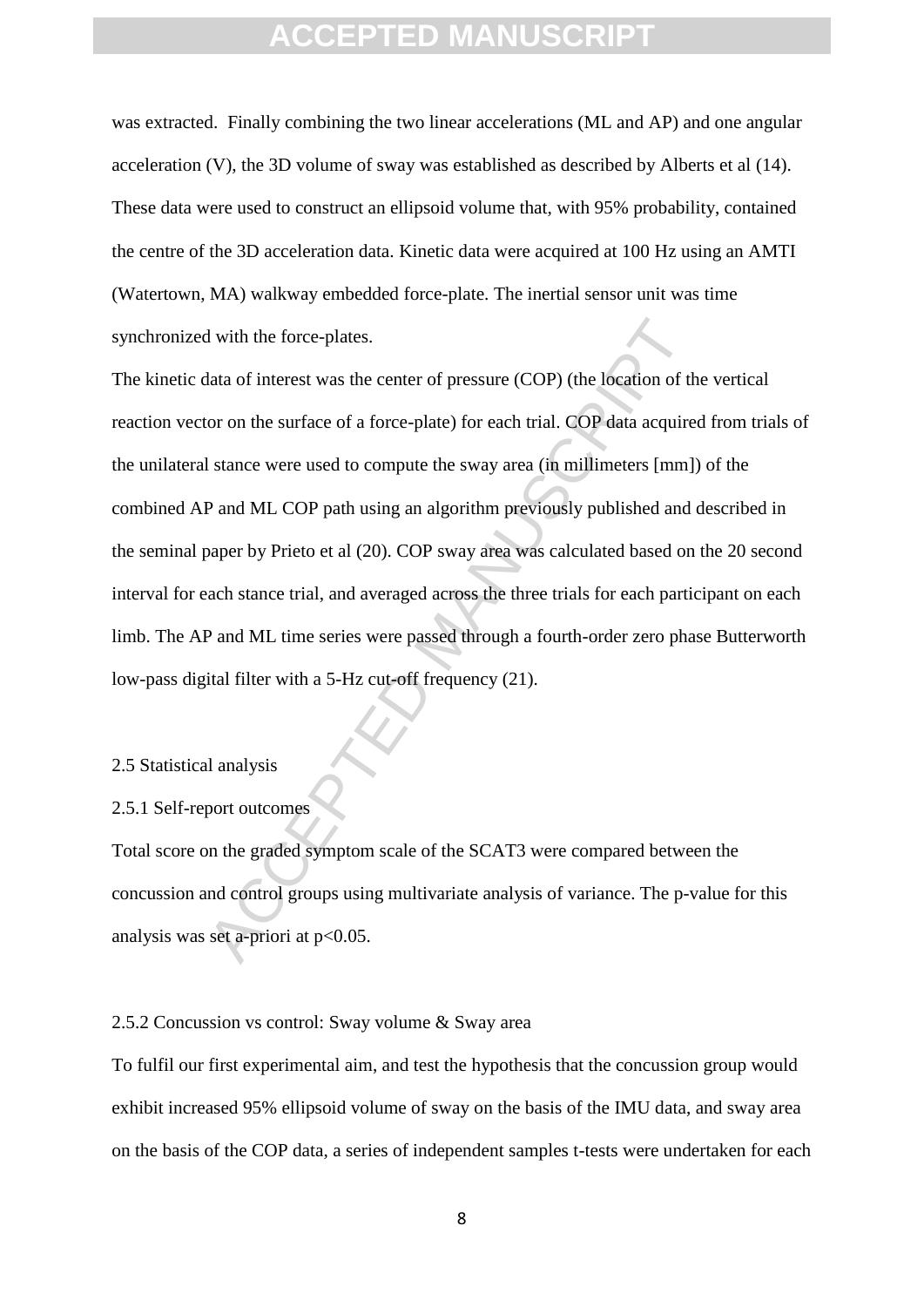task variant. The significance level for these analyses was adjusted for the number of test variables using a Bonferonni adjusted alpha of  $p < 0.025$ . Effect sizes were calculated using eta-squared.

2.5.3 Using sway volume to identify task failure/success

second experimental aim, we firstly stratified successful and faile<br>lipsoid volume of sway) for all participants. These data were analy<br>lipsoid volume of sway) for all participants. These data were analy<br>rating characteris To fulfil our second experimental aim, we firstly stratified successful and failed trial IMU data (95% ellipsoid volume of sway) for all participants. These data were analyzed using receiver operating characteristic (ROC) curves to determine a task-specific ellipsoid volume threshold needed for task completion. Specifically, an ROC curve was plotted for all trials delineated by stance position. The ROC analysis graphed the sensitivity (true positive) and one minus specificity (false positive) of the failure threshold (of sway volume) for each stance variant of the BESS task on the *Y* and *X*-axis, respectively, while systematically moving the test's cut-off score (for task failure/success) across its full range of values. The overall accuracy of the threshold for classifying a task as 'successful' or 'failed' was determined by the area under the curve (AUC). This is the primary advantage of an ROC analysis:that its accuracy can be quantified by calculating the AUC (22). Perfect diagnostic accuracy (for task failure/success) corresponds to an AUC of 1.00. An AUC of .556 represents low diagnostic accuracy, .639 indicates medium accuracy, and .714 and above denote high accuracy (23). The asymptotic statistical significance level was set for each task at  $P < 0.05$ .

Preliminary assumption testing was conducted to check for normality, linearity and univariate/multivariate outliers, with no serious violations noted. All data were analyzed using Predictive Analytics Software (Version 18, SPSS Inc., Chicago, IL, USA).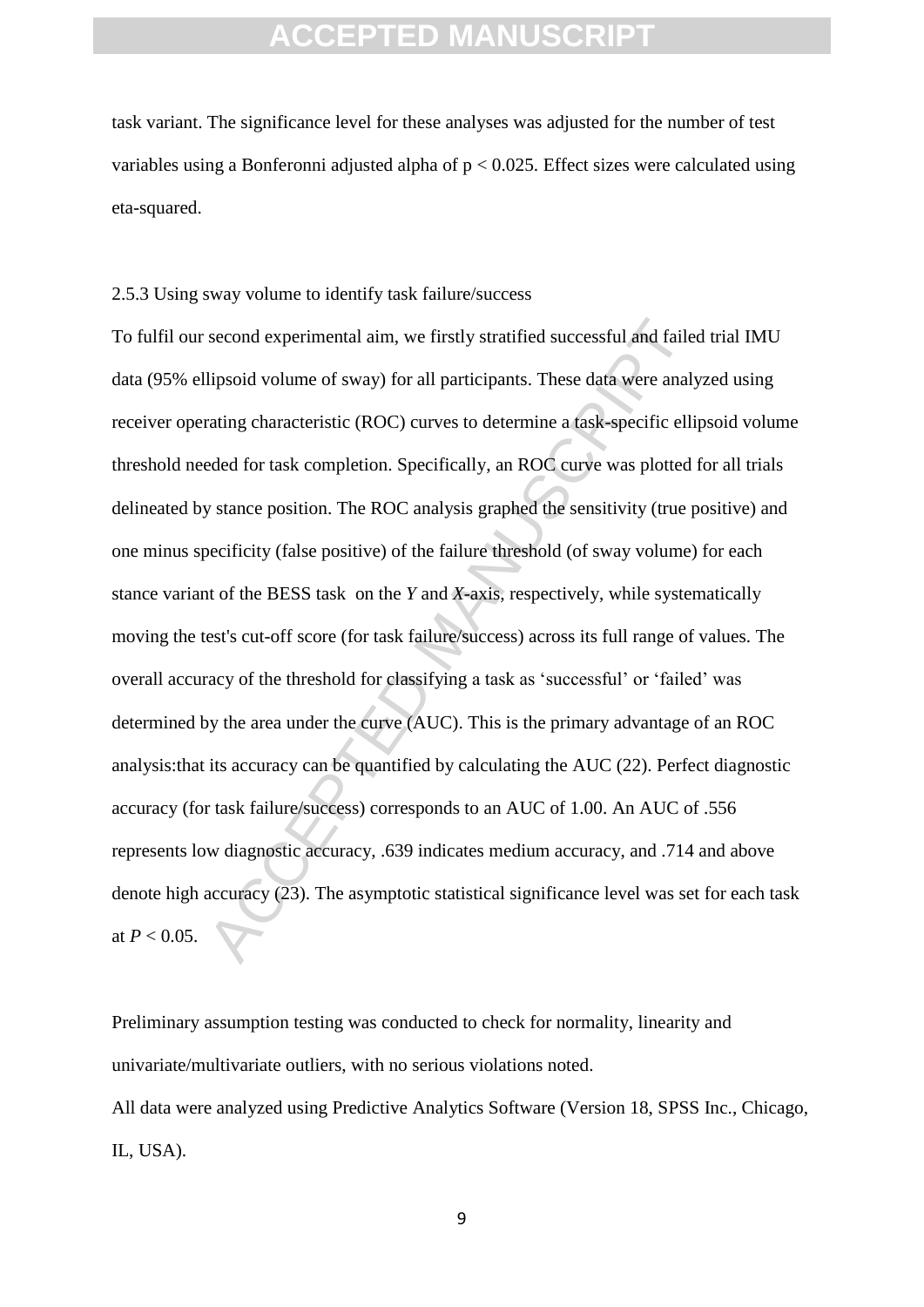#### 3. Results

3.1 Self-reported outcomes

Regarding the SCAT3, there was a statistically significant main effect for the combined dependent variables ( $p < 0.01$ ).

The concussion group reported a greater number of more severe symptoms on the grade symptom scale checklist of the SCAT3. The results of this analysis (with means and standard deviations) are presented in Table 2.

CCEPTED MANUSCRIPT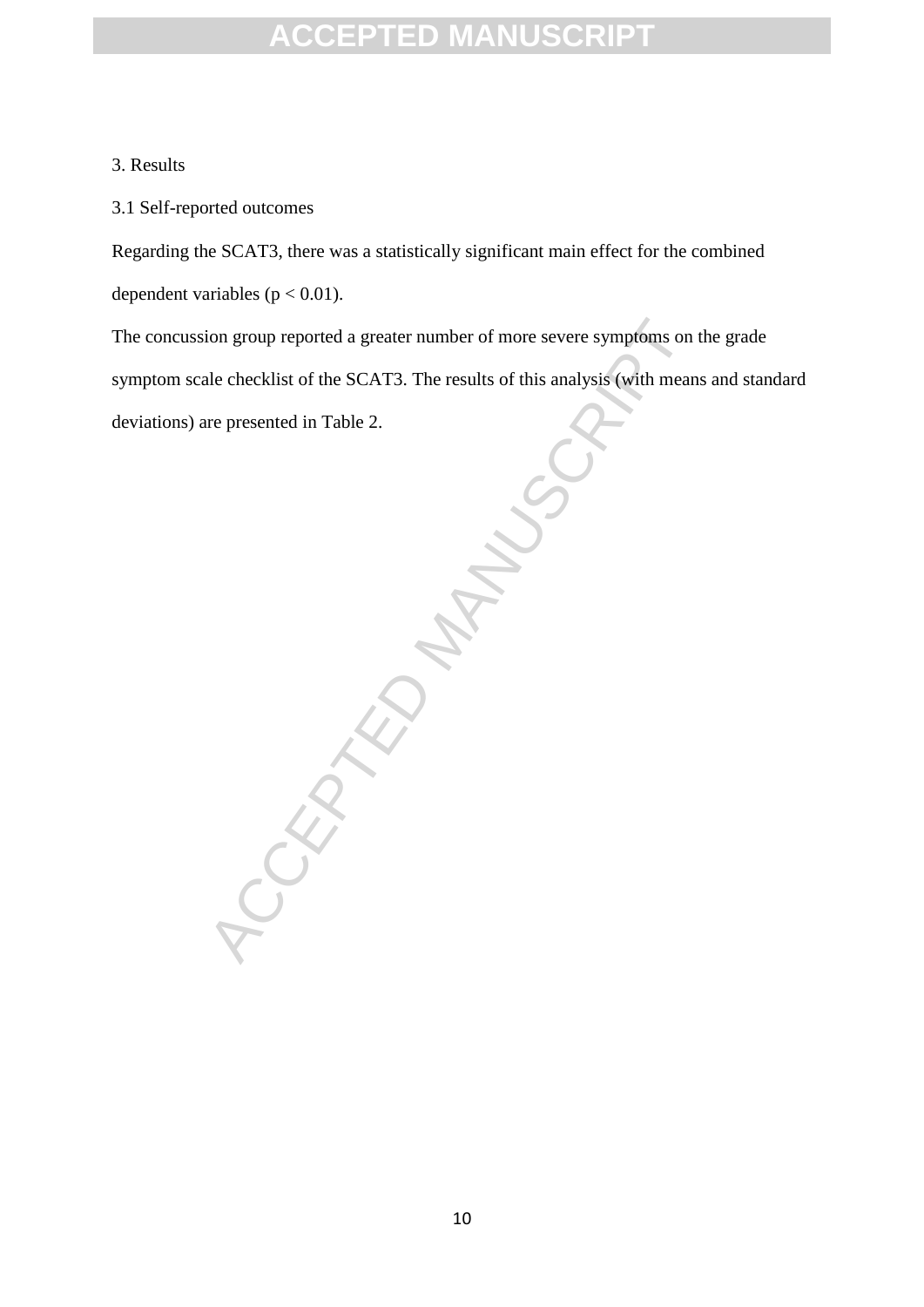#### 3.2 Biomechanical outcomes

greater sway as determined by both the COP (sway area) and IM<br>lyses in the bilateral stance condition only. The results of the analy<br>sented in Table 3. An illustrative diagram depicting these results is<br>xploratory t-test All participants successfully completed at least one trial of the bilateral and tandem stance conditions. Ten of the fifteen concussion patients could complete the unilateral stance position after three attempts, with eleven of the fifteen controls completing at least one trial. Based on the analysis of successfully completed trials, the concussion group exhibited significantly greater sway as determined by both the COP (sway area) and IMU (sway volume) analyses in the bilateral stance condition only. The results of the analysis comparing sway are presented in Table 3. An illustrative diagram depicting these results is presented in Figure 3.

A post-hoc exploratory t-test analysis was completed to compare the number of failures accrued by the concussion and control groups during their three trials of each of the stance conditions of the BESS. The average number of failures of three trials was utilized for the analysis. The p-value for this post-hoc analysis was set at  $p < 0.05$ .

There were no differences between the concussion and control groups on the basis of the number of failures accrued during the three trials of each stance position of the BESS. Results of this analysis are presented in Table 4.

#### 3.3 Fails detection

No participants failed during the bilateral stance task. Therefore, two outcomes (task completion during the tandem and unilateral variants of the BESS) were submitted to an ROC curve analysis. Sway volume during the tandem and unilateral stance variants reached the asymptotic significance level (p< 0.001 in both instances).

The ROC curves for task failure during the tandem and unilateral stance variants of the BESS are presented in Figure 2.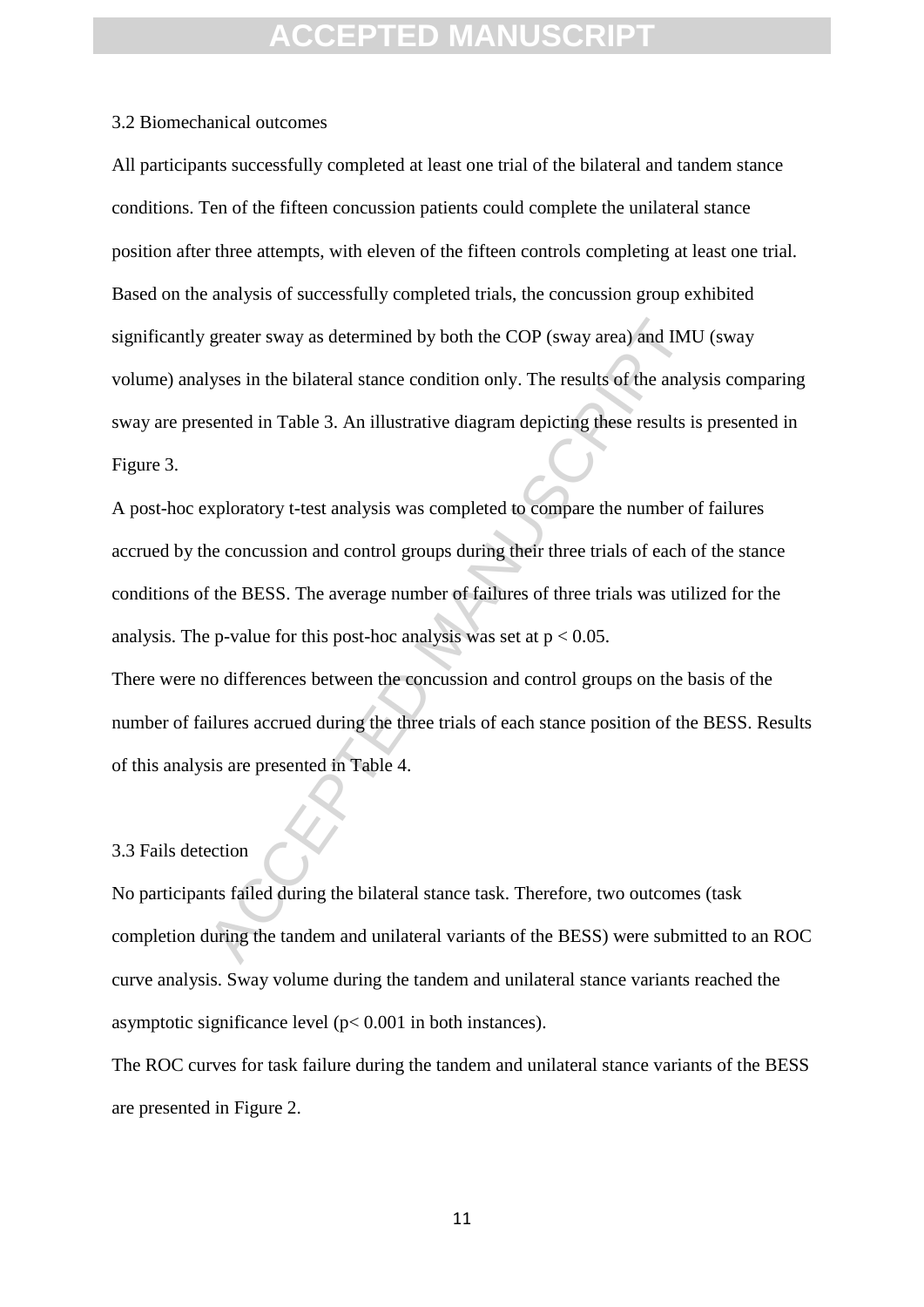#### 4. Discussion

The current investigation details a three-tiered assessment of impairment in patients with concussion: the self-report outcome (the graded symptom scale of the SCAT3) quantified the perceived general health status of the cohort, while the clinical test (the BESS), in combination with the laboratory setup, evaluated the performance and technique of postural control, respectively. We combined a traditional laboratory-based 'gold-standard' quantitative measure of motor function (the force plate) with an emerging technology (the IMU) to contextualise the results of the latter (24).

with the laboratory setup, evaluated the performance and technique ettively. We combined a traditional laboratory-based 'gold-standa measure of motor function (the force plate) with an emerging tech textualise the results Our results demonstrate that concussion is associated with poorer self-perceived general health and increased postural sway during the BESS task as determined by the COP and IMU analyses. Specifically, on the graded symptom scale of the SCAT3, the concussion group reported having a greater number of symptoms and greater symptom severity compared with controls. Importantly, the concussion cohort in this study were quite heterogeneous; the time of testing post-concussion ranged from 5-27 days. That deficits in self-perceived general health are still evident in this post-injury period is in agreement with recent research supporting the potential for concussion to have long term effects (25).

The findings in the self-report outcomes coincided with increased sway area of the COP and volume of sway of the IMU placed on the sacrum during the bilateral stance position of the BESS. Instrumentation of the BESS with the force plate and IMU setup in this manner facilitated its objectification, and subsequent identification of motor control deficits in the concussion group relative to the non-injured control group. These deficits in postural control would otherwise not have been evident on the basis of the traditional BESS outcome, wherein there were no differences between the concussion and control groups following our post-hoc analysis of the number of errors accrued for each stance position (8).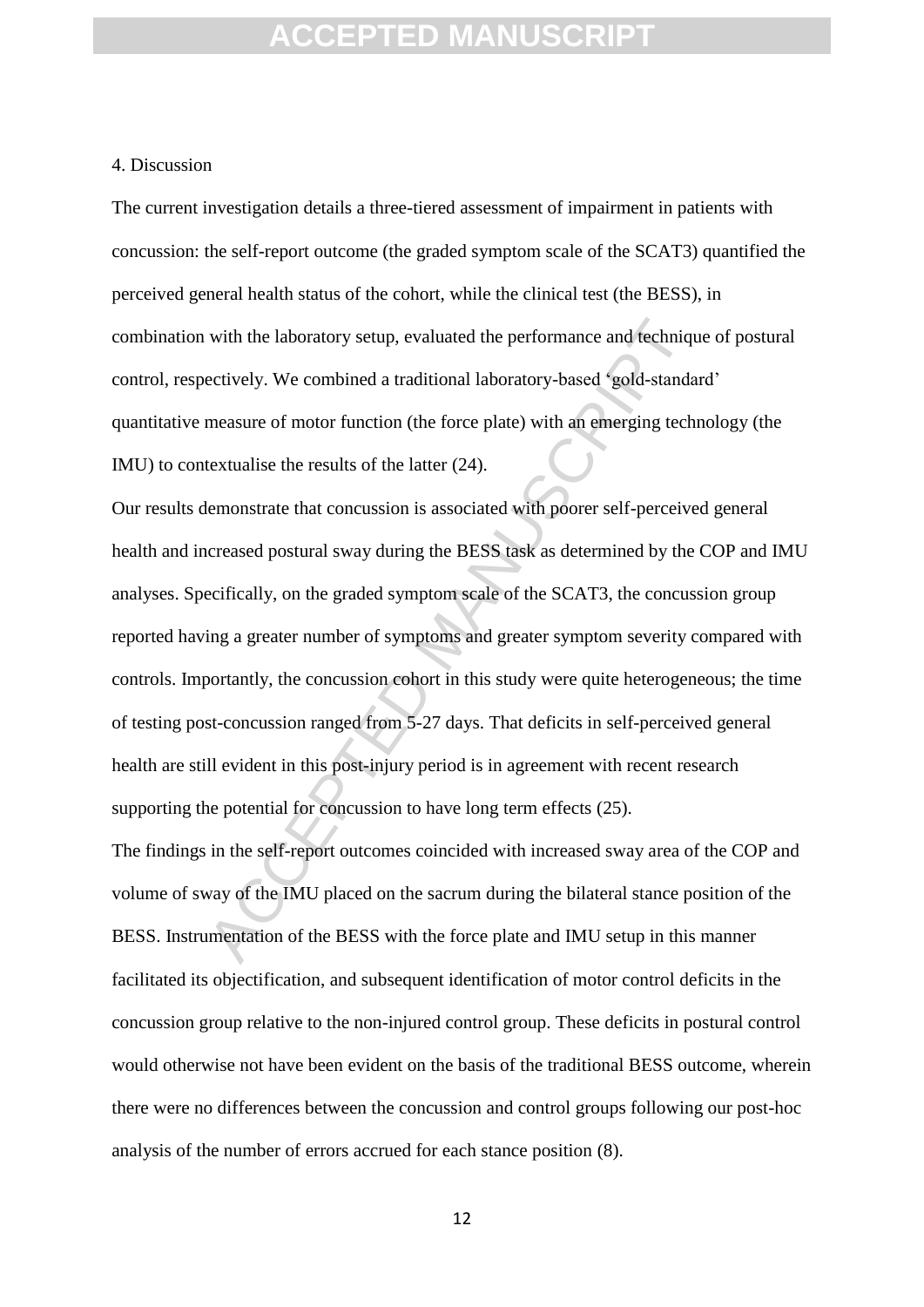inical outcome is belied by a floor-effect (14). Despite this, a minimetions are necessary in the maintenance of any upright posture (2 re made on the basis of contributions from a somatosensory system afferent information The objective identification of a between-groups difference in what is considered to be the 'easiest' of the stance variants of the BESS is an interesting finding, with potential value in a clinical context. A limitation of the clinical scoring system of the BESS it it's potential for floor and ceiling effects. For instance, participants will rarely incur any errors in the bilateral stance position. As such, the diagnostic accuracy of this component for concussion using the traditional clinical outcome is belied by a floor-effect (14). Despite this, a minutiae of postural corrections are necessary in the maintenance of any upright posture (26). These corrections are made on the basis of contributions from a somatosensory system appropriating afferent information with an efferent motor response, and generates a pattern of sway (27). Measurement of this pattern of sway offered the mechanism by which we sought to quantify performance without the necessity that an individual 'fails' their attempt at the task. Our results suggest that the postural corrections required to maintain upright posture increase as the individual progresses from the bilateral stance position (where the sway area/volume values were smallest) to the unilateral stance position (where the sway area/volume values were largest).

Our use of two acquisition methods (the force plate and IMU) to measure the same construct (sway) revealed a high degree of similarity between the sway pattern of the COP, and that of the trunk; the concussion cohort demonstrated increased sway on the basis of both the COP and the IMU data. This similarity is in agreement with previous literature comparing the relationship of the COP to trunk sway (28), and is important because it qualifies the IMU as a cheap clinical balance assessment tool (29), the use of which may facilitate an objective, biomechanical approach to pitch-side assessment of concussion. This substantiates the recent recommendations of the National Institutes of Health (NIH) Balance Toolbox which has encouraged the use of IMUs to assess general balance through postural sway (30). With the advent of online cloud computing and the ubiquity of smart-phones among the general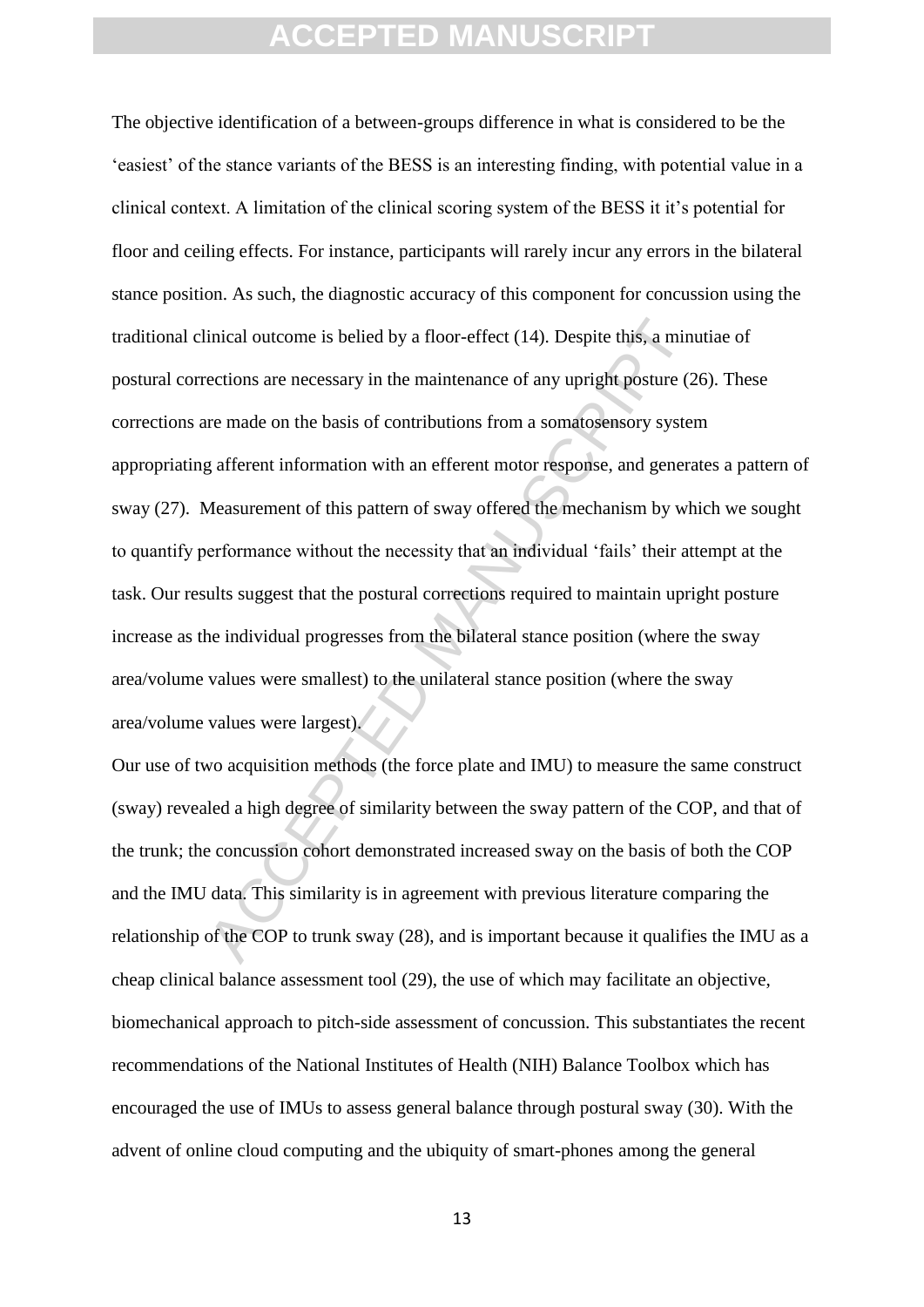mee variant of the BESS (31), with healthy individuals scoring the<br>ails'(32). In such situations (of task failure), the provision of an ob<br>ous scale in the form of sway volume derived from a tri-axial acce<br>trunk for a succ population, the current results are one step towards remote concussion assessment, whereby the accelerometers in a smart-phone may be leveraged in a similar manner to the IMUs in the current study, towards empowering the clinician with an objective metric of BESS performance, which overcomes its floor/ceiling effects. Specifically, converse to the floor effect that is evident during bilateral stance, a ceiling effect has been reported during the unilateral stance variant of the BESS (31), with healthy individuals scoring the maximum number of 'fails'(32). In such situations (of task failure), the provision of an objective metric on a continuous scale in the form of sway volume derived from a tri-axial accelerometer placed on the trunk for a successfully completed trial, that could also be used to identify task failures, may have significant clinical value. Indeed, on the basis of the ROC analysis, the sway volume metric in the current study exhibited excellent accuracy on the basis of the AUC statistic (90%) in identifying task failures in the tandem and unilateral stance positions. While no between-groups differences were evident for these stance positions, there was a trend of increased sway in the tandem stance position in the concussion group, however this was not statistically significant.

Future research is required to determine the accuracy of the sway volume metric in accruing the total number of errors in a given task attempt, but it is reasonable to expect that this metric could 'bridge the gap' between the clinical outcome of the BESS and an objective measure of performance technique, on the basis of the current findings.

Recently Brown et al used a single IMU as a means to quantify the number of task errors that were accrued during the BESS (13). The algorithm that was developed fit accurately with error scores under the foam conditions of the BESS, but not for the subset of the firm conditions (as described in the SCAT3 and as was assessed in this study). Furthermore, the IMU that was utilized was placed on the forehead and could not provide a true measure of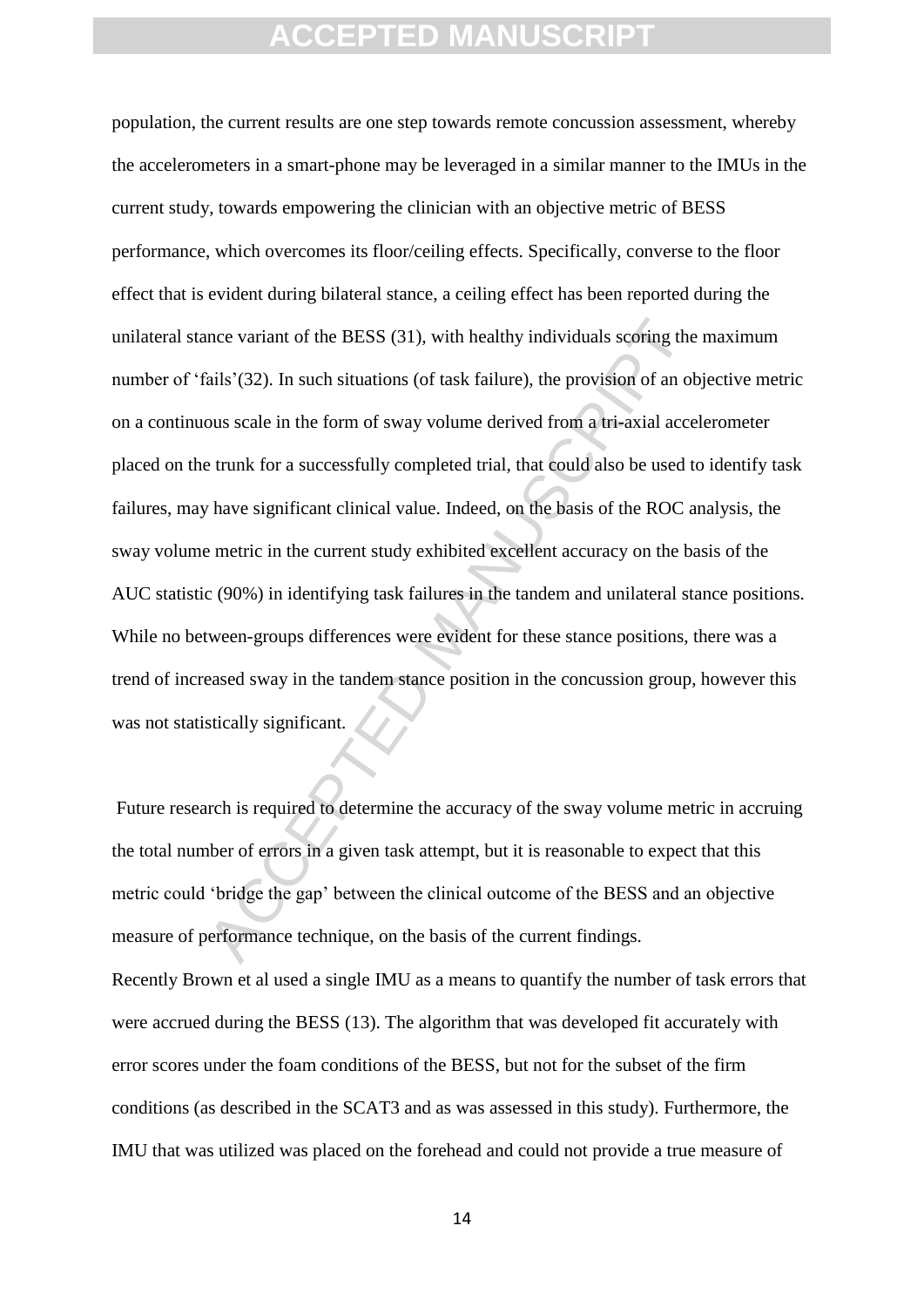postural stability (13). To resolve this issue, Alberts et al developed the volume of sway metric adopted in the current study (14). We have developed on the findings of these groups by using the same metric to both quantify postural control performance and identify task errors. We have also provided preliminary evidence of the relationship the sway volume metric has with a traditional measure of postural sway from COP analysis and its ability to differentiate patients with a recent concussion from a control cohort.

patients with a recent concussion from a control cohort.<br>
Accent tengths, there are a number of study limitations that must be ackno<br>
previously been alluded to, there was substantial heterogeneity in<br>
ding 'time-since-inj Despite its strengths, there are a number of study limitations that must be acknowledged. First, as has previously been alluded to, there was substantial heterogeneity in the concussion cohort regarding 'time-since-injury'. The inferences that can be made about how concussion affects self-reported general health and motor control are therefore limited; the trajectory of recovery of the variables tested in this study remain unclear, albeit we can deduce [in conjunction with a number of recently published articles (25, 33-35)] that any consensus that concussion-induced impairment will resolve within a 7-day period (36) should probably be abandoned. Another limitation of this study is that we cannot identify if any causal relationship between deficits in postural control and the incidence of concussion.

#### 2.5 CONCLUSIONS

This study has elucidated that individuals with concussion display increased postural sway during bilateral stance as determined via a traditional 'gold-standard' method of postural control quantification (the force plate), and an emerging technology (the IMU). The sway volume that was calculated from the accelerometer data acquired from the IMU not only differentiated a group with concussion from a healthy control group, but also successfully identified errors that were accrued during each task attempt. This may be of value in the development of a pitch-side assessment system for concussion. Future research is required to elucidate the recovery trajectory of postural sway in a concussion cohort.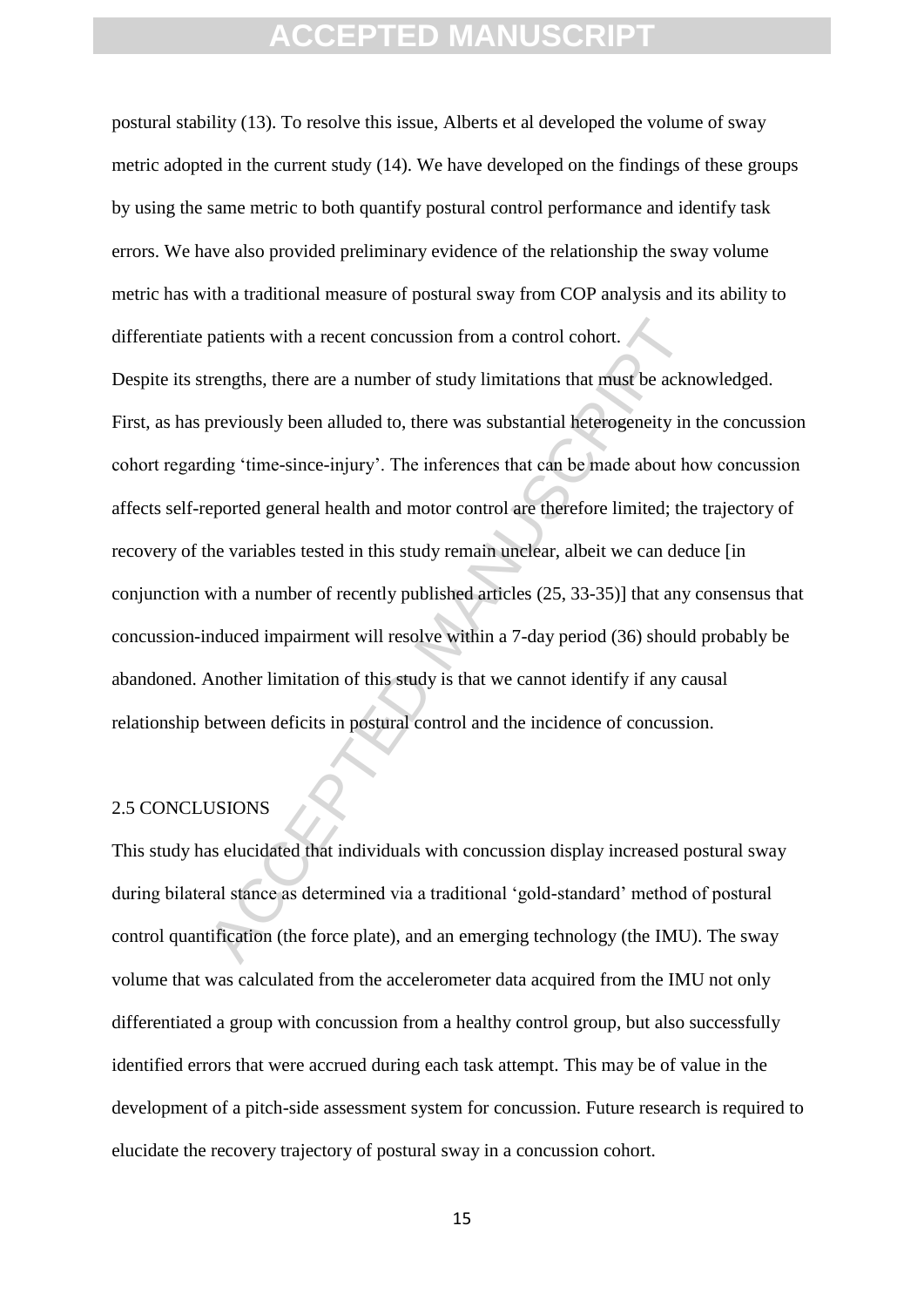#### Conflict of interest

This study was supported by Fujitsu Laboratories Ltd. Japan as part of the KIDUKU project. We have not conflicts of interest to declare.

#### **REFERENCES**

1. Nonfatal traumatic brain injuries from sports and recreation activities--United States, 2001-2005. MMWR Morb Mortal Wkly Rep. 2007;56(29):733-7. Epub 2007/07/28. PubMed PMID: 17657206.

ES<br>
Stal traumatic brain injuries from sports and recreation activities--<br>
MMWR Morb Mortal Wkly Rep. 2007;56(29):733-7. Epub 2007/<br>
7206.<br>
Frory P, Meeuwisse W, Aubry M, Cantu B, Dyorak J, Echemendia<br>
K, Kutcher J, Rafter 2. McCrory P, Meeuwisse W, Aubry M, Cantu B, Dvorak J, Echemendia R, Engebretsen L, Johnston K, Kutcher J, Raftery M, Sills A, Benson B, Davis G, Ellenbogen R, Guskiewicz K, Herring SA, Iverson G, Jordan B, Kissick J, McCrea M, McIntosh A, Maddocks D, Makdissi M, Purcell L, Putukian M, Schneider K, Tator C, Turner M. Consensus statement on Concussion in Sport - The 4th International Conference on Concussion in Sport held in Zurich, November 2012. Phys Ther Sport. 2013;14(2):e1-e13. Epub 2013/05/15. doi: 10.1016/j.ptsp.2013.03.002. PubMed PMID: 23664041.

3. Macciocchi SN, Barth JT, Alves W, Rimel RW, Jane JA. Neuropsychological functioning and recovery after mild head injury in collegiate athletes. Neurosurgery. 1996;39(3):510-4. Epub 1996/09/01. PubMed PMID: 8875480.

4. Iverson GL, Schatz P. Advanced topics in neuropsychological assessment following sport-related concussion. Brain injury. 2015;29(2):263-75. Epub 2014/10/15. doi: 10.3109/02699052.2014.965214. PubMed PMID: 25313596.

5. Bleiberg J, Warden D. Duration of cognitive impairment after sports concussion. Neurosurgery. 2005;56(5):E1166. Epub 2005/05/03. PubMed PMID: 15861548.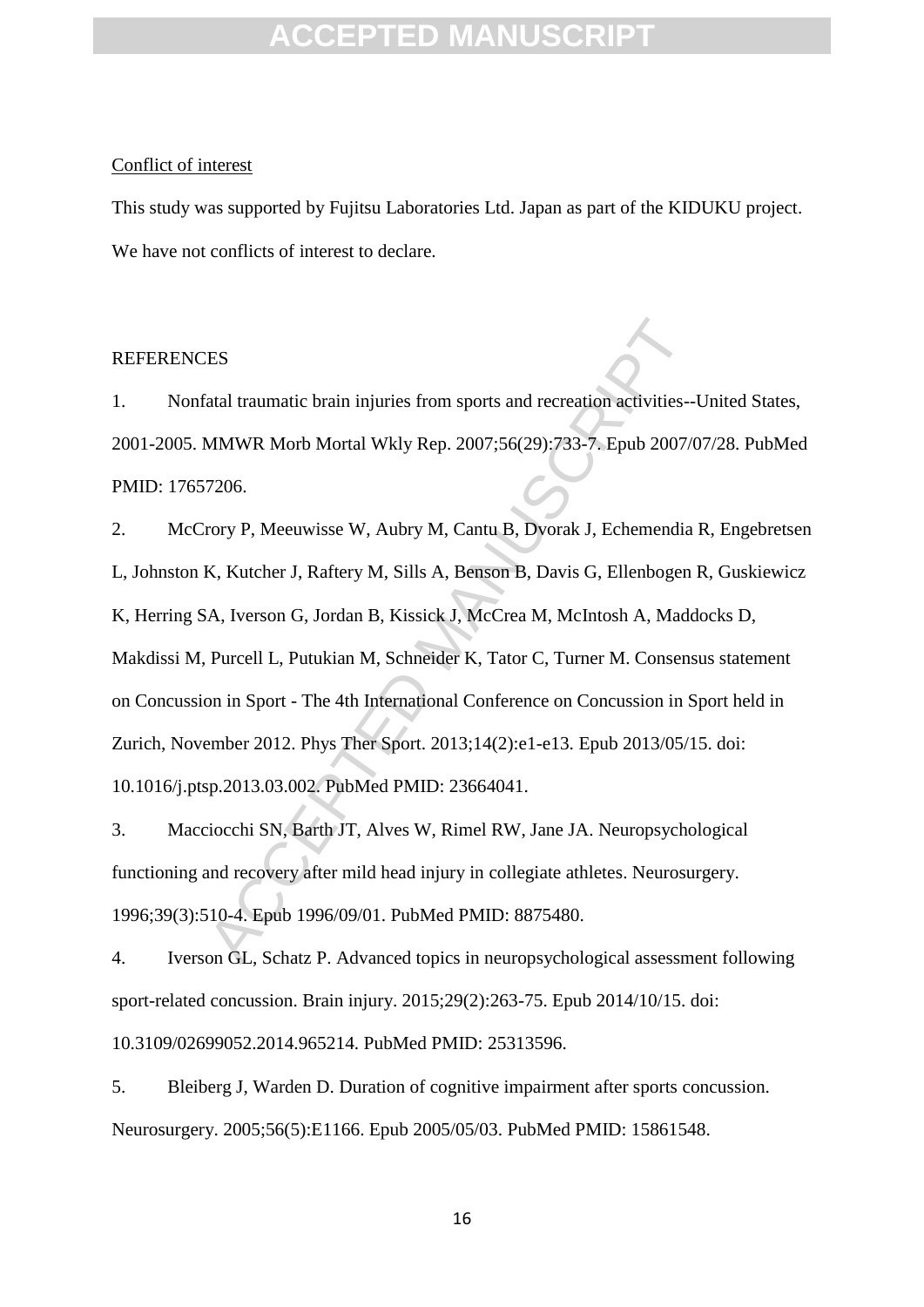6. McCrea M, Guskiewicz KM, Marshall SW, Barr W, Randolph C, Cantu RC, Onate JA, Yang J, Kelly JP. Acute effects and recovery time following concussion in collegiate football players: the NCAA Concussion Study. Jama. 2003;290(19):2556-63. Epub 2003/11/20. doi: 10.1001/jama.290.19.2556. PubMed PMID: 14625332.

7. Broglio SP, Cantu RC, Gioia GA, Guskiewicz KM, Kutcher J, Palm M, Valovich McLeod TC. National Athletic Trainers' Association position statement: management of sport concussion. J Athl Train. 2014;49(2):245-65. Epub 2014/03/08. doi: 10.4085/1062-6050- 49.1.07. PubMed PMID: 24601910; PMCID: Pmc3975780.

8. Riemann BL, Guskiewicz KM. Effects of mild head injury on postural stability as measured through clinical balance testing. J Athl Train. 2000;35(1):19-25. Epub 2006/03/25. PubMed PMID: 16558603; PMCID: Pmc1323433.

9. Valovich TC, Perrin DH, Gansneder BM. Repeat Administration Elicits a Practice Effect With the Balance Error Scoring System but Not With the Standardized Assessment of Concussion in High School Athletes. J Athl Train. 2003;38(1):51-6. Epub 2003/08/26. PubMed PMID: 12937472; PMCID: Pmc155511.

National Athletic Trainers' Association position statement: manager and Mahl Train. 2014;49(2):245-65. Epub 2014/03/08. doi: 10.4085/1<br>Med PMID: 24601910; PMCID: Pmc3975780.<br>Anan BL, Guskiewicz KM. Effects of mild head inj 10. Broglio SP, Zhu W, Sopiarz K, Park Y. Generalizability theory analysis of balance error scoring system reliability in healthy young adults. J Athl Train. 2009;44(5):497-502. Epub 2009/09/23. doi: 10.4085/1062-6050-44.5.497. PubMed PMID: 19771288; PMCID: Pmc2742459.

11. Mulligan IJ, Boland MA, McIlhenny CV. The balance error scoring system learned response among young adults. Sports Health. 2013;5(1):22-6. Epub 2014/01/02. doi: 10.1177/1941738112467755. PubMed PMID: 24381697; PMCID: Pmc3548663.

12. Wilkins JC, Valovich McLeod TC, Perrin DH, Gansneder BM. Performance on the Balance Error Scoring System Decreases After Fatigue. J Athl Train. 2004;39(2):156-61. Epub 2004/06/03. PubMed PMID: 15173867; PMCID: Pmc419510.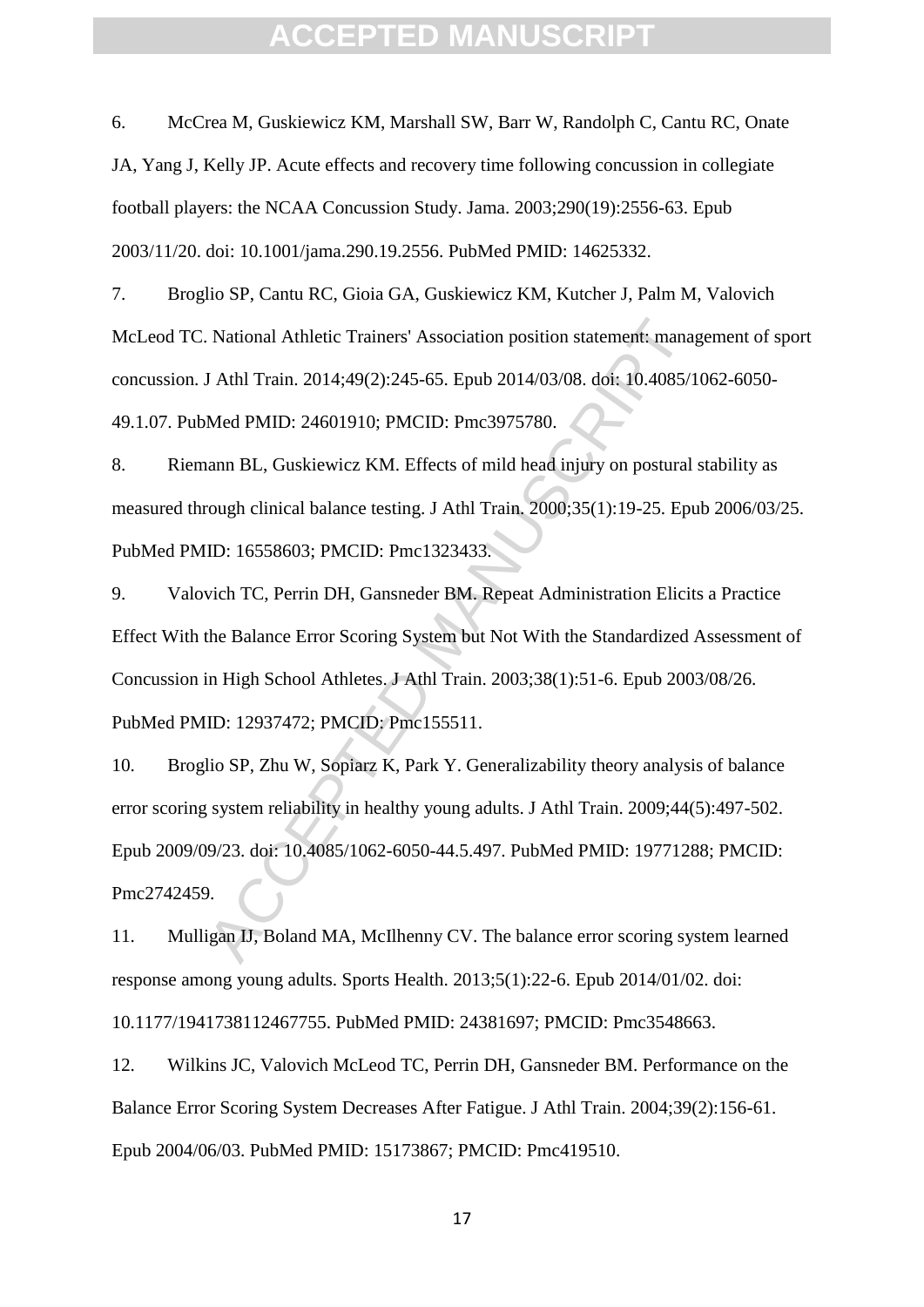13. Brown HJ, Siegmund GP, Guskiewicz KM, Van Den Doel K, Cretu E, Blouin JS. Development and validation of an objective balance error scoring system. Med Sci Sports Exerc. 2014;46(8):1610-6. Epub 2014/02/07. doi: 10.1249/mss.0000000000000263. PubMed PMID: 24500539.

14. Alberts JL, Thota A, Hirsch J, Ozinga S, Dey T, Schindler DD, Koop MM, Burke D, Linder SM. Quantification of the Balance Error Scoring System with Mobile Technology. Med Sci Sports Exerc. 2015;47(10):2233-40. Epub 2015/09/18. doi:

10.1249/mss.0000000000000656. PubMed PMID: 26378948; PMCID: Pmc4576723.

Quantification of the Balance Error Scoring System with Mobile T<br>orts Exerc. 2015;47(10):2233-40. Epub 2015/09/18. doi:<br>.00000000000000656. PubMed PMID: 26378948; PMCID: Pmc45<br>off JT, Peterson VJ, Hollman JH, Smith J. Intr 15. Finnoff JT, Peterson VJ, Hollman JH, Smith J. Intrarater and interrater reliability of the Balance Error Scoring System (BESS). PM & R : the journal of injury, function, and rehabilitation. 2009;1(1):50-4. Epub 2009/07/25. doi: 10.1016/j.pmrj.2008.06.002. PubMed PMID: 19627872.

16. Doherty C, Bleakley C, Hertel J, Caulfield B, Ryan J, Delahunt E. Recovery from a first-time lateral ankle sprain and predictors of chronic ankle instability: a prospective cohort analysis The American journal of sports medicine. 2016;[in press].

17. Howell DR, Osternig LR, Chou LS. Dual-task effect on gait balance control in adolescents with concussion. Arch Phys Med Rehabil. 2013;94(8):1513-20. Epub 2013/05/07. doi: 10.1016/j.apmr.2013.04.015. PubMed PMID: 23643687.

18. Ware JE, Jr., Sherbourne CD. The MOS 36-item short-form health survey (SF-36). I. Conceptual framework and item selection. Medical care. 1992;30(6):473-83. Epub 1992/06/11. PubMed PMID: 1593914.

19. Reimann B, Guskiewicz K, Shields E. Relationship between clinical and forceplate measures of postural stability. . J Sports Rehabil. 1999;8:71-82.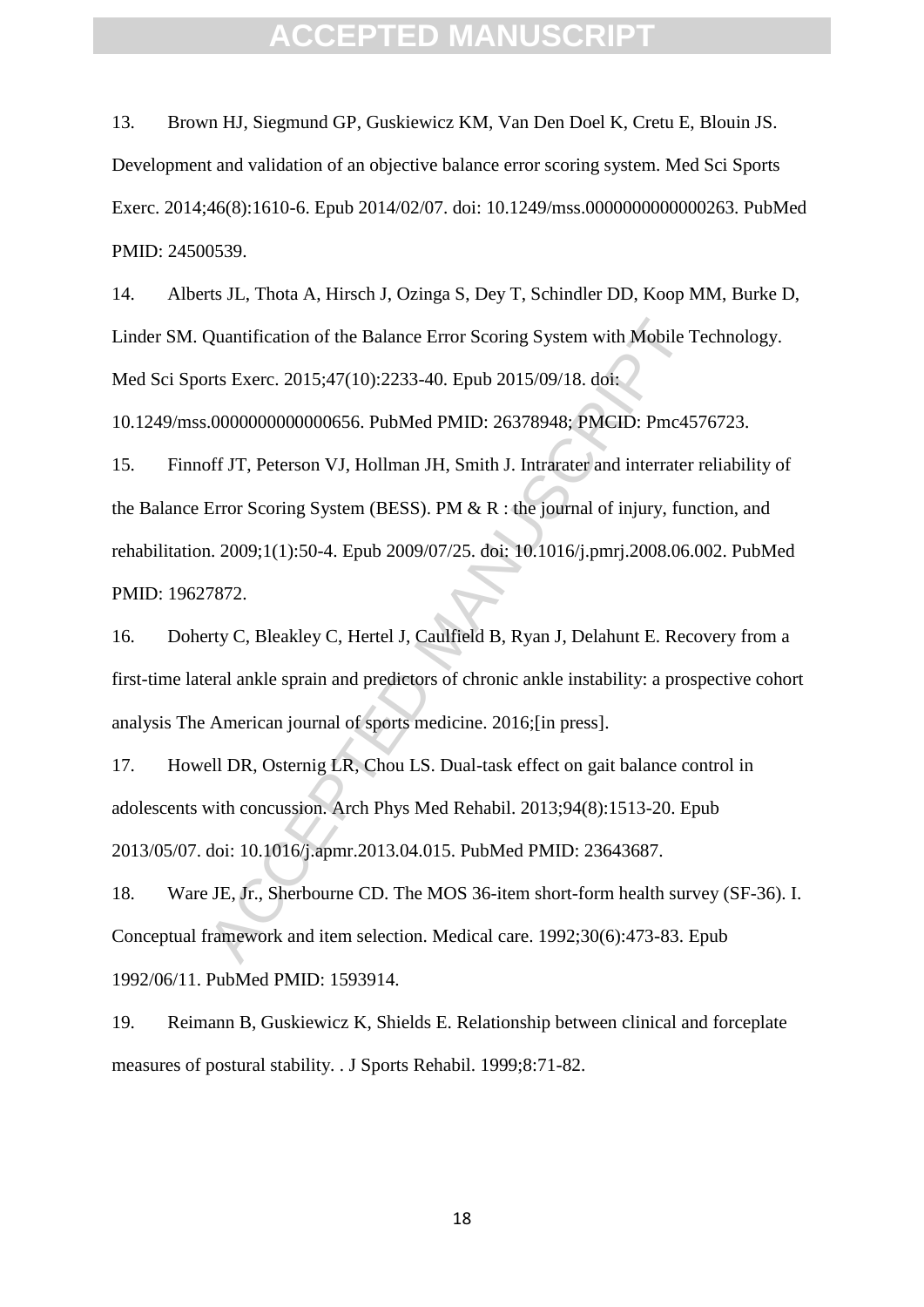20. Prieto T, Myklebust J, Hoffmann R, Lovett E, Myklebust B. Measures of postural steadiness: differences between healthy young and elderly adults. IEEE Trans Biomed Eng. 1996;43(9):956-66.

21. Winter D. Biomechanics and motor control of human movement. 4th ed. Hoboken, NJ: John Wiley and Sons; 2009.

22. Henderson AR. Assessing test accuracy and its clinical consequences: a primer for receiver operating characteristic curve analysis. Annals of clinical biochemistry. 1993;30 ( Pt 6):521-39. Epub 1993/11/01. PubMed PMID: 8304720.

23. Rice ME, Harris GT. Comparing effect sizes in follow-up studies: ROC Area, Cohen's d, and r. Law and human behavior. 2005;29(5):615-20. Epub 2005/10/29. doi: 10.1007/s10979-005-6832-7. PubMed PMID: 16254746.

lerson AR. Assessing test accuracy and its clinical consequences: a<br>trating characteristic curve analysis. Annals of clinical biochemistry<br>pub 1993/11/01. PubMed PMID: 8304720.<br>ME, Harris GT. Comparing effect sizes in foll 24. Wu G, Siegler S, Allard P, Kirtley C, Leardini A, Rosenbaum D, Whittle M, D'Lima D, Cristofolini L, Witte H, Schmid O, Stokes I. ISB recommendation on definitions of joint coordinate system of various joints for the reporting of human joint motion—part I: ankle, hip, and spine. J Biomech. 2002;35(4):543-8. doi: http://dx.doi.org/10.1016/S0021- 9290(01)00222-6.

25. Howell DR, Osternig LR, Chou LS. Adolescents demonstrate greater gait balance control deficits after concussion than young adults. The American journal of sports medicine. 2015;43(3):625-32. Epub 2014/12/30. doi: 10.1177/0363546514560994. PubMed PMID: 25540297.

26. Winter DA, Patla AE, Frank JS. Assessment of balance control in humans. Medical progress through technology. 1990;16(1-2):31-51. Epub 1990/05/01. PubMed PMID: 2138696.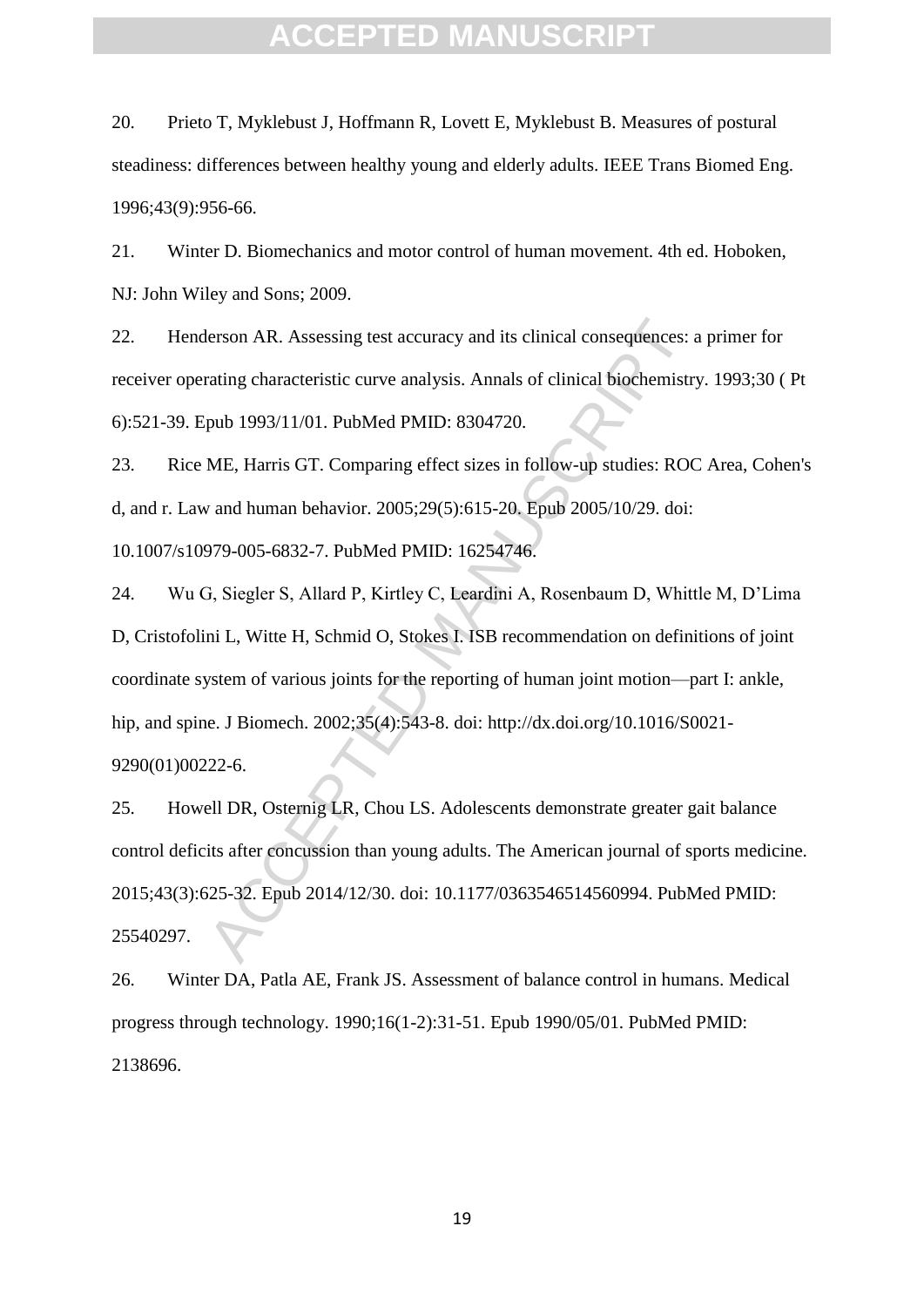27. Maurer C, Peterka RJ. A new interpretation of spontaneous sway measures based on a simple model of human postural control. J Neurophysiol. 2005;93(1):189-200. Epub 2004/08/28. doi: 10.1152/jn.00221.2004. PubMed PMID: 15331614.

28. Whitney SL, Roche JL, Marchetti GF, Lin CC, Steed DP, Furman GR, Musolino MC, Redfern MS. A comparison of accelerometry and center of pressure measures during computerized dynamic posturography: a measure of balance. Gait Posture. 2011;33(4):594-9. Epub 2011/02/22. doi: 10.1016/j.gaitpost.2011.01.015. PubMed PMID: 21333541.

29. Mayagoitia RE, Lotters JC, Veltink PH, Hermens H. Standing balance evaluation using a triaxial accelerometer. Gait Posture. 2002;16(1):55-9. Epub 2002/07/20. PubMed PMID: 12127187.

30. NIH Balance Toolbox. 2012. Available from: Available at: http://www.nihtoolbox.org/WhatAndWhy/Motor/Balance/Pages/Balance.aspx.

d dynamic posturography: a measure of balance. Gait Posture. 201<br>22/22. doi: 10.1016/j.gaitpost.2011.01.015. PubMed PMID: 21333:<br>agoitia RE, Lotters JC, Veltink PH, Hermens H. Standing balance<br>ial accelerometer. Gait Postu 31. Valovich McLeod TC, Barr WB, McCrea M, Guskiewicz KM. Psychometric and measurement properties of concussion assessment tools in youth sports. J Athl Train. 2006;41(4):399-408. Epub 2007/02/03. PubMed PMID: 17273465; PMCID: Pmc1752194.

32. Langlois JA, Rutland-Brown W, Wald MM. The epidemiology and impact of traumatic brain injury: a brief overview. The Journal of head trauma rehabilitation. 2006;21(5):375-8. Epub 2006/09/20. PubMed PMID: 16983222.

33. Downey DJ. Rodeo injuries and prevention. Current sports medicine reports. 2007;6(5):328-32. Epub 2007/09/22. PubMed PMID: 17883969.

34. Howell D, Osternig L, Chou LS. Monitoring recovery of gait balance control following concussion using an accelerometer. J Biomech. 2015;48(12):3364-8. Epub 2015/07/15. doi: 10.1016/j.jbiomech.2015.06.014. PubMed PMID: 26152463.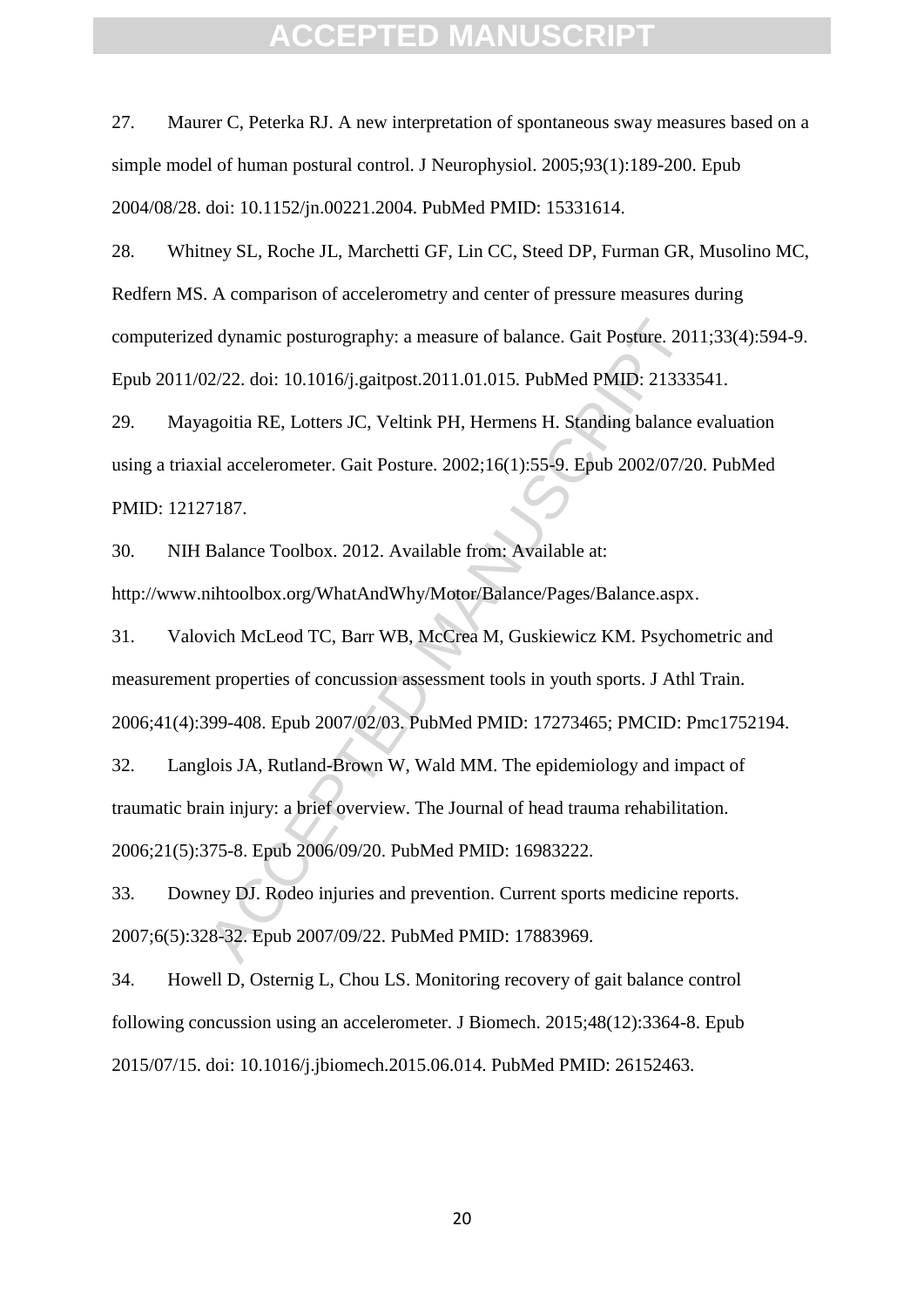35. Howell DR, Osternig LR, Chou LS. Return to activity after concussion affects dualtask gait balance control recovery. Med Sci Sports Exerc. 2015;47(4):673-80. Epub 2014/08/08. doi: 10.1249/mss.0000000000000462. PubMed PMID: 25100340.

36. McCrory P, Johnston K, Meeuwisse W, Aubry M, Cantu R, Dvorak J, Graf-Baumann T, Kelly J, Lovell M, Schamasch P. Summary and agreement statement of the 2nd International Conference on Concussion in Sport, Prague 2004. British journal of sports medicine. 2005;39(4):196-204. Epub 2005/03/29. doi: 10.1136/bjsm.2005.018614. PubMed PMID: 15793085; PMCID: Pmc1725173.

CCEPTED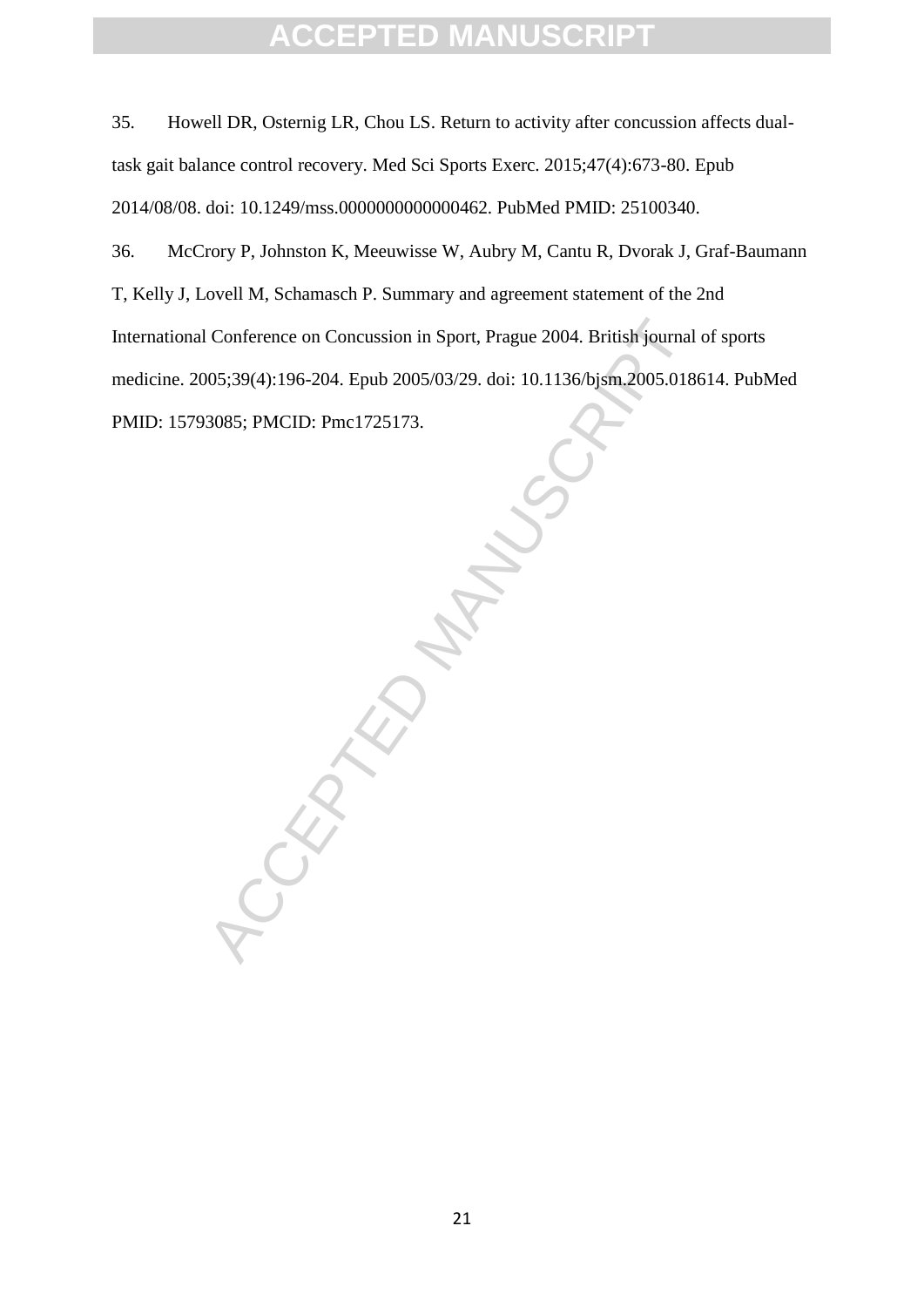Figure 1. Experimental setup for intertial measurement unit.

Figure 2. Receiver operating characteristic curve analysis for fails detection on the basis of the sway volume metric calculated from the accelerometer data of the inertial measurement unit.

atistic for the tandem stance condition was 0.91 (95% CI; 0.85 to 0.<br>
and specificity of 0.92 and 0.79 respectively at the threshold of 28.2<br>
h the grey cross). The AUC statistic for the unilateral stance condition<br>
16 to The AUC statistic for the tandem stance condition was 0.91 (95% CI: 0.85 to 0.96) with a sensitivity and specificity of 0.92 and 0.79 respectively at the threshold of  $28.22 \text{m}^3 \text{s}^{-6}$ (denoted with the grey cross). The AUC statistic for the unilateral stance condition was 0.91 (95% CI: 0.86 to 0.96) with a sensitivity and specificity of 0.72 and 0.96 respectively at the threshold of  $266.48 \text{m}^3\text{s}^{-6}$  (denoted with the black cross).

Figure 3. Representative sway volume for the concussion (black) and control (grey) groups.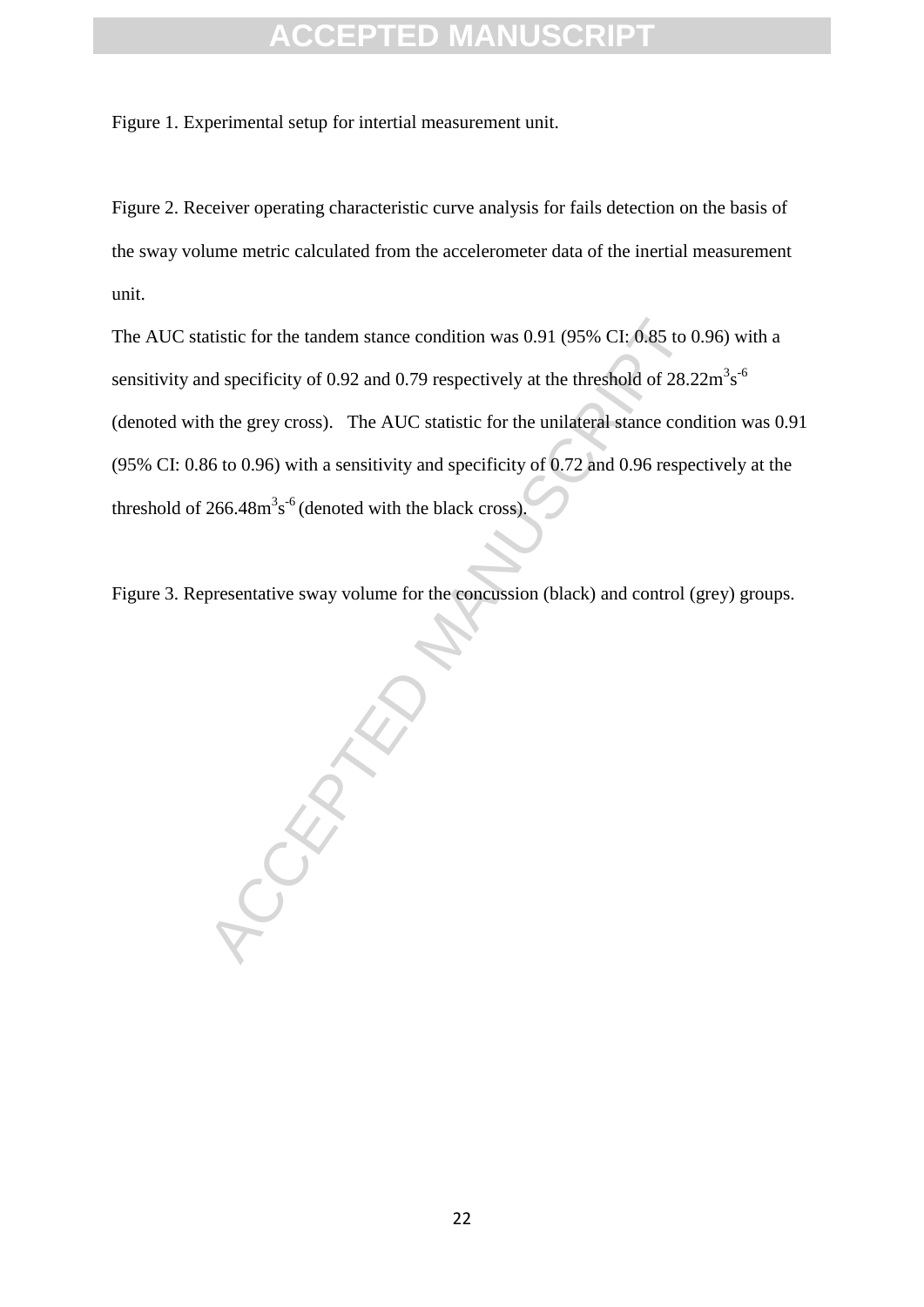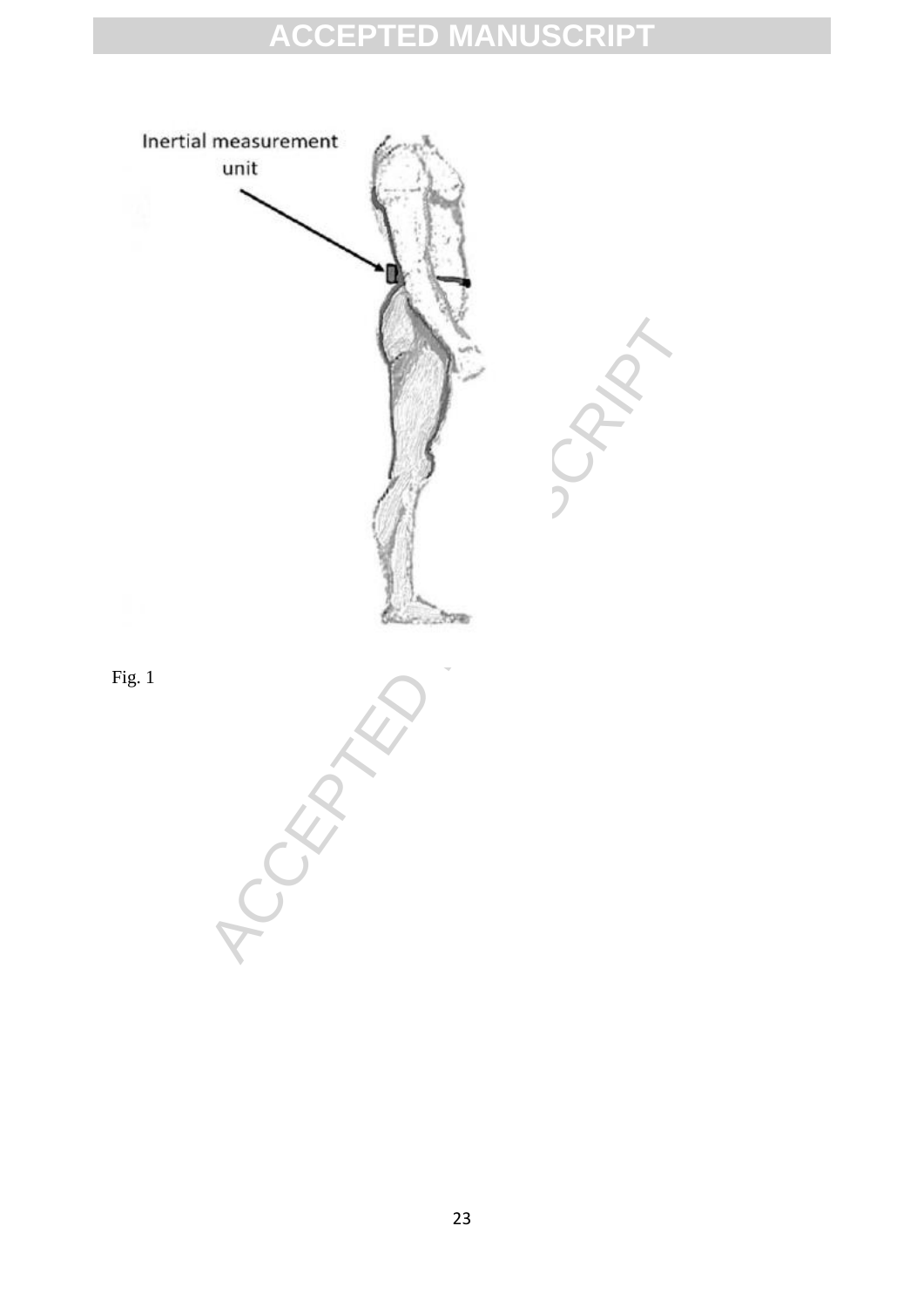Tandem stance Unilateral stance  $1.0$  $0.9\,$  $0.8$  $_{0.7}$ Sensitivity  $0,\!5$  $0.5\,$  $0,4$  $0.3$  $0.2$  $0.1$  $0,0$ ACCEPTED MANUSCRIPT  $0.0$ 

Receiver Operating Characteristic curve

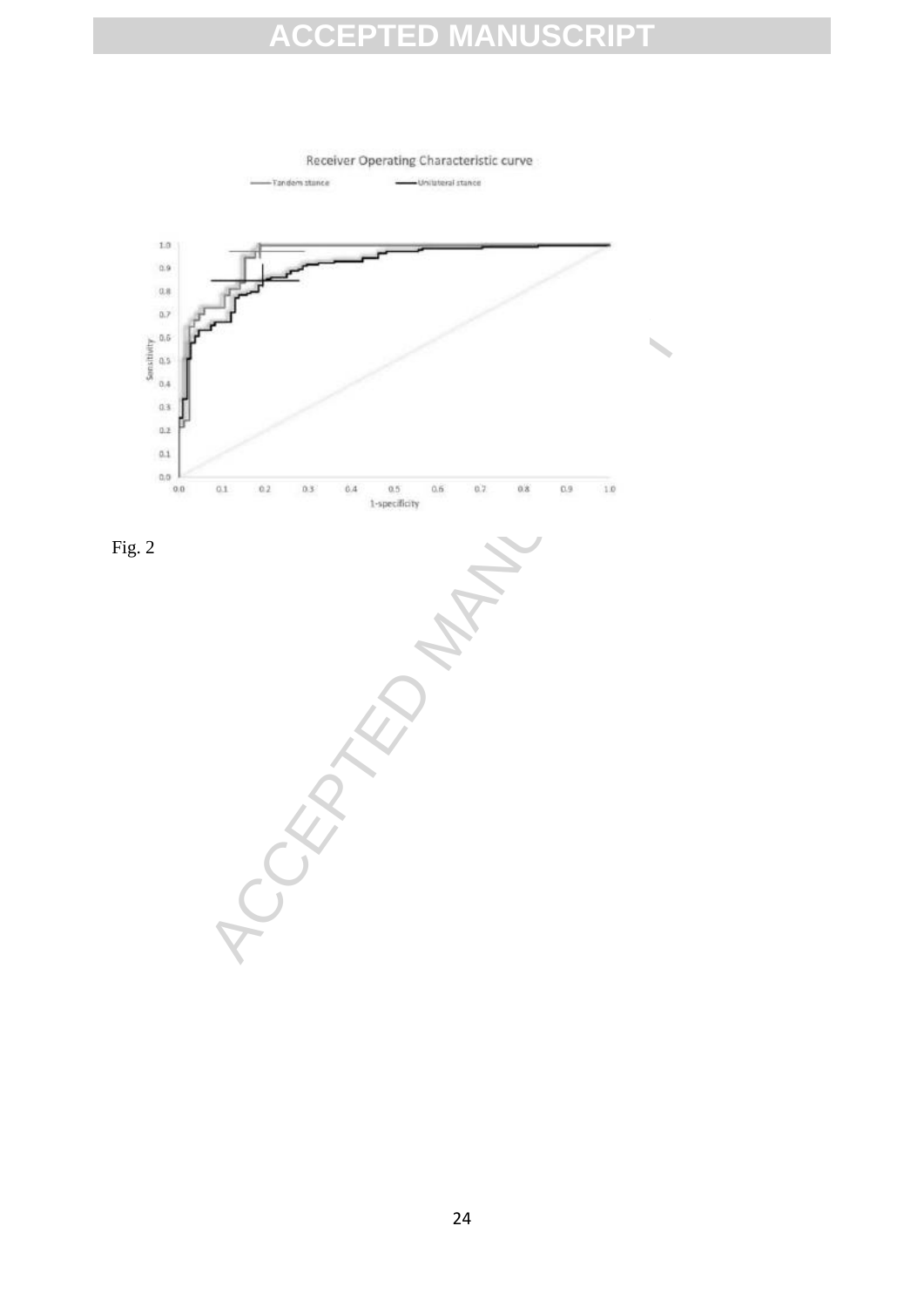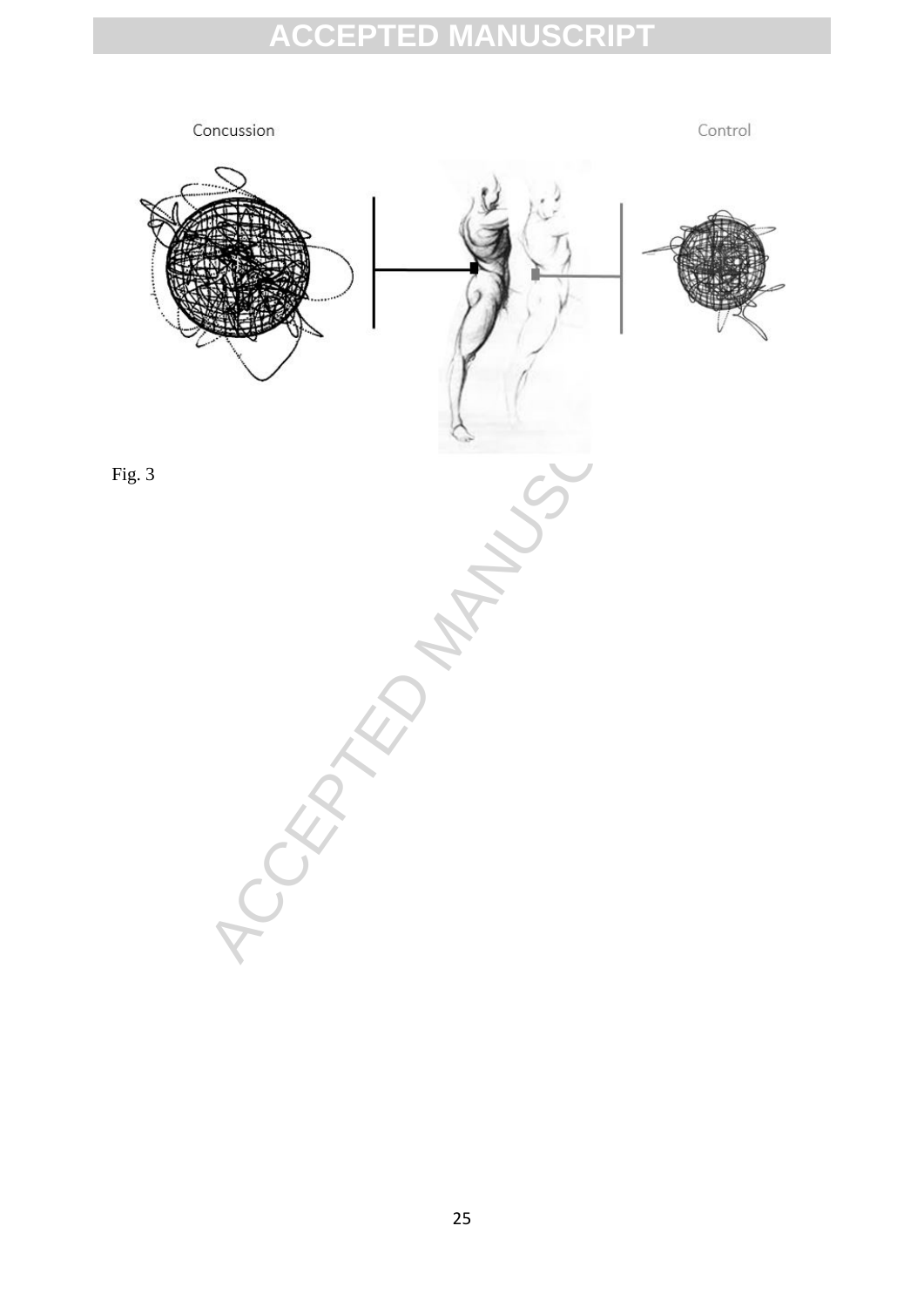|                 | Age<br>(years) | Height<br>(m) | Body<br>mass (kg) | Physical<br>activity levels | Days since most recent<br>concussion |
|-----------------|----------------|---------------|-------------------|-----------------------------|--------------------------------------|
|                 |                |               |                   |                             |                                      |
|                 | 21.83          | 1.77          | 77.61 [13]        | 6.61 $[2.3]$                | 9 [7]                                |
| Concussion      | [3.5]          | [0.1]         |                   |                             |                                      |
| $(Males = 11;$  |                |               |                   |                             |                                      |
| Females $= 4$ ) |                |               |                   |                             |                                      |
|                 | 22.46          | 1.76          |                   |                             |                                      |
| Control         | [3.7]          | [0.1]         | 72.20 [10]        | $5.57$ [3.5]                | <b>NA</b>                            |
| $(Males = 11;$  |                |               |                   |                             |                                      |
| Females $= 4$ ) |                |               |                   |                             |                                      |
|                 |                |               |                   |                             |                                      |

| Table 1. Demographics (mean[SD]) for the concussion and control groups |  |  |
|------------------------------------------------------------------------|--|--|
|                                                                        |  |  |

CCEPTED MANUSCRIPT \*Physical activity levels were self-reported as the number of hours of designated physical

activity or training per week.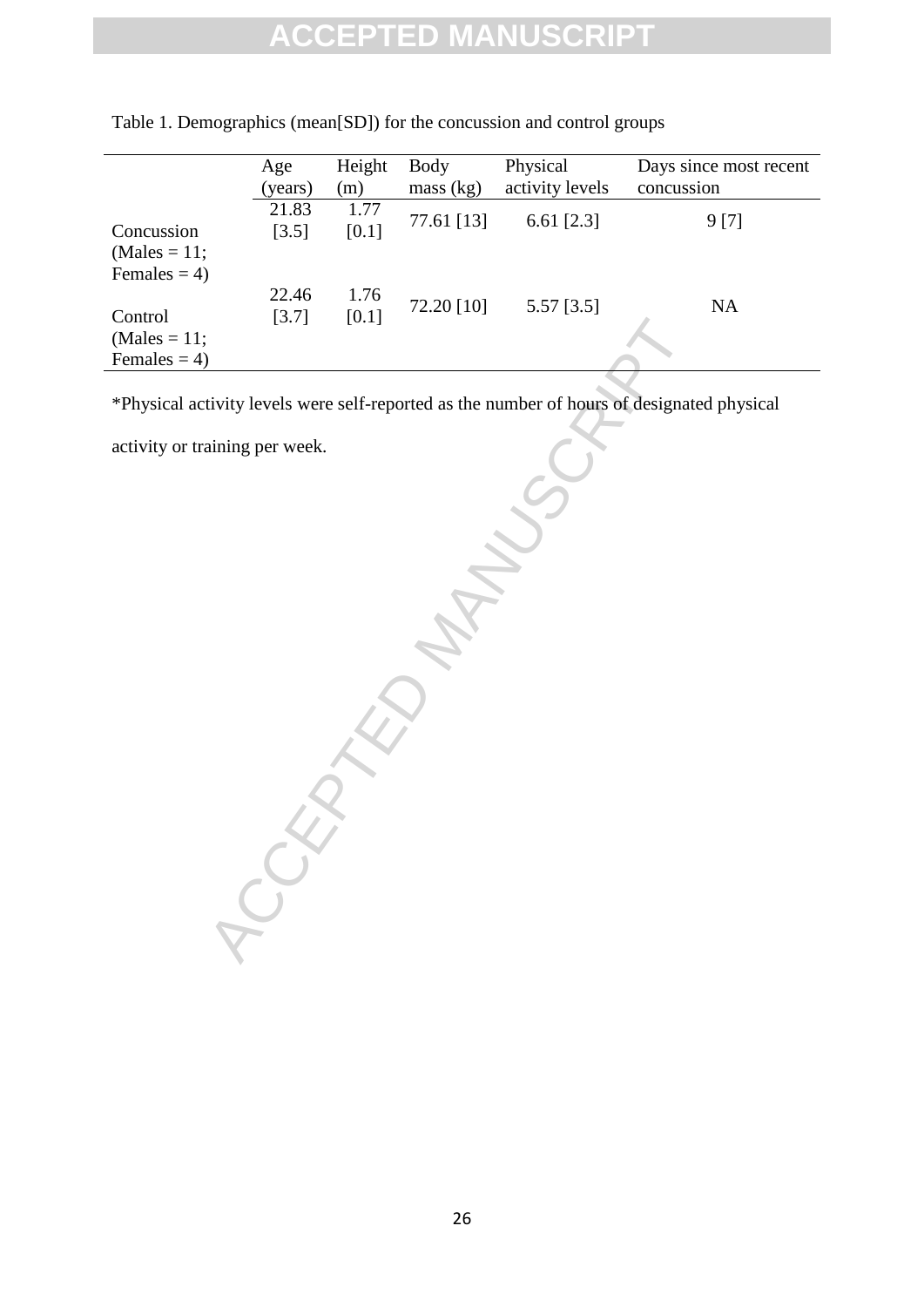|            |                          | SCAT <sub>3</sub> |                       |           |
|------------|--------------------------|-------------------|-----------------------|-----------|
|            | Symptom severity $(132)$ |                   | Symptom number $(22)$ |           |
|            | Mean                     | SD                | Mean                  | <b>SD</b> |
| Concussion | 26.86                    | 21.57             | 10.86                 | 5.20      |
| Control    | 6.19                     | 7.95              | 4.00                  | 4.75      |
| P-value    |                          | $0.001*$          | $0.001*$              |           |

Table 2. Results (mean and standard deviation [SD]) of the self-report outcome analysis.

ACCEPTED MANUSCRY

\*indicates a statistically significant difference

SCAT3 = Sport Concussion Assessment Tool 3;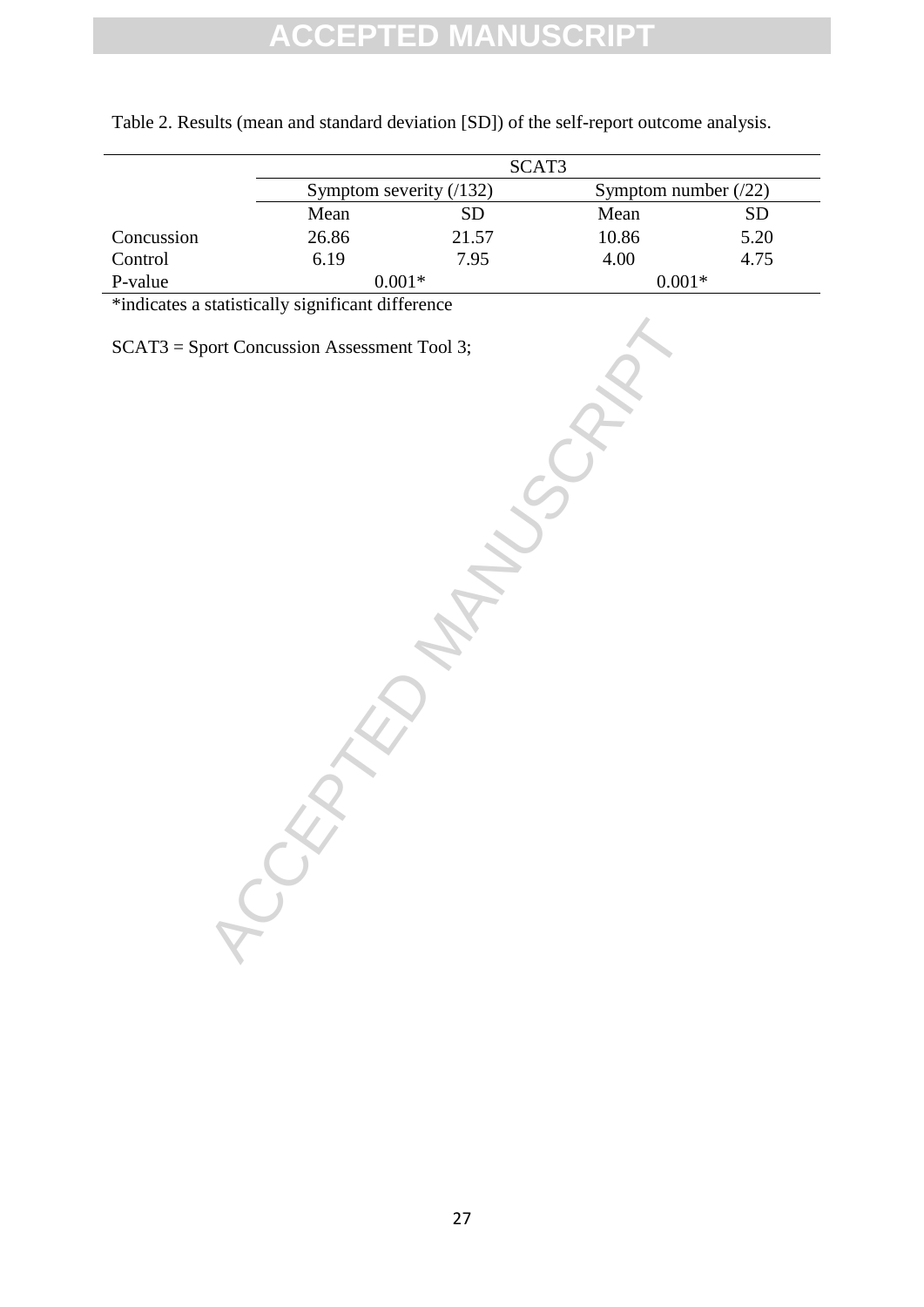Table 3. Results of the postural sway analysis from the force plate (sway area) and inertial measurement unit (sway volume) data.

|                  |                                                                             |            |              |                | Concussion vs  |         |             |
|------------------|-----------------------------------------------------------------------------|------------|--------------|----------------|----------------|---------|-------------|
|                  |                                                                             | Concussion |              | Control        |                | Control |             |
|                  |                                                                             |            |              |                |                | $P-$    | Effect size |
|                  |                                                                             | Mean       | SD           | Mean           | <b>SD</b>      | value   | $(\eta^2)$  |
|                  | Sway volume                                                                 |            |              |                |                |         |             |
| <b>Bilateral</b> | $(m^3s^6)$                                                                  | 9.46       | 20.71        | 2.68           | 1.72           | $0.01*$ | 0.25        |
| stance           |                                                                             | 1513.      | 1142.        | 646.2          | 249.7          |         |             |
|                  | Sway area $\text{(mm}^2)$                                                   | 61         | 16           | $\overline{2}$ | $\theta$       | $0.02*$ | 0.26        |
|                  | Sway volume                                                                 |            | 183.7        |                | 166.9          |         |             |
| Tandem           | $(m^3s^6)$                                                                  | 95.78      | $\mathbf{1}$ | 65.91          | $\overline{0}$ | 0.42    | 0.03        |
| stance           |                                                                             | 2471.      | 1855.        | 1208.          | 627.0          |         |             |
|                  | Sway area $\text{(mm}^2)$                                                   | 41         | $00\,$       | 04             | 4              | 0.03    | 0.18        |
|                  | Sway volume                                                                 | 2857.      | 1573.        | 2709.          | 821.6          |         |             |
| Unilateral       | $(m^3s^6)$                                                                  | 99         | 64           | 95             | $\mathbf 1$    | 0.24    | 0.06        |
| stance           |                                                                             | 727.2      | 1012.        | 768.4          | 1075.          |         |             |
|                  | Sway area $\text{(mm}^2)$                                                   | 6          | 71           | 9              | 09             | 0.76    | $0.00\,$    |
|                  | *indicates a statistically significant difference. SD = Standard Deviation. |            |              |                |                |         |             |
|                  |                                                                             |            |              |                |                |         |             |
|                  |                                                                             |            |              |                |                |         |             |
|                  |                                                                             |            |              |                |                |         |             |
|                  |                                                                             |            |              |                |                |         |             |
|                  |                                                                             |            |              |                |                |         |             |
|                  |                                                                             |            |              |                |                |         |             |
|                  |                                                                             |            |              |                |                |         |             |
|                  |                                                                             |            |              |                |                |         |             |
|                  |                                                                             |            |              |                |                |         |             |
|                  |                                                                             |            |              |                |                |         |             |
|                  |                                                                             |            |              |                |                |         |             |
|                  |                                                                             |            |              |                |                |         |             |
|                  |                                                                             |            |              |                |                |         |             |
|                  |                                                                             |            |              |                |                |         |             |
|                  |                                                                             |            |              |                |                |         |             |
|                  |                                                                             |            |              |                |                |         |             |
|                  |                                                                             |            |              |                |                |         |             |
|                  |                                                                             |            |              |                |                |         |             |
|                  |                                                                             |            |              |                |                |         |             |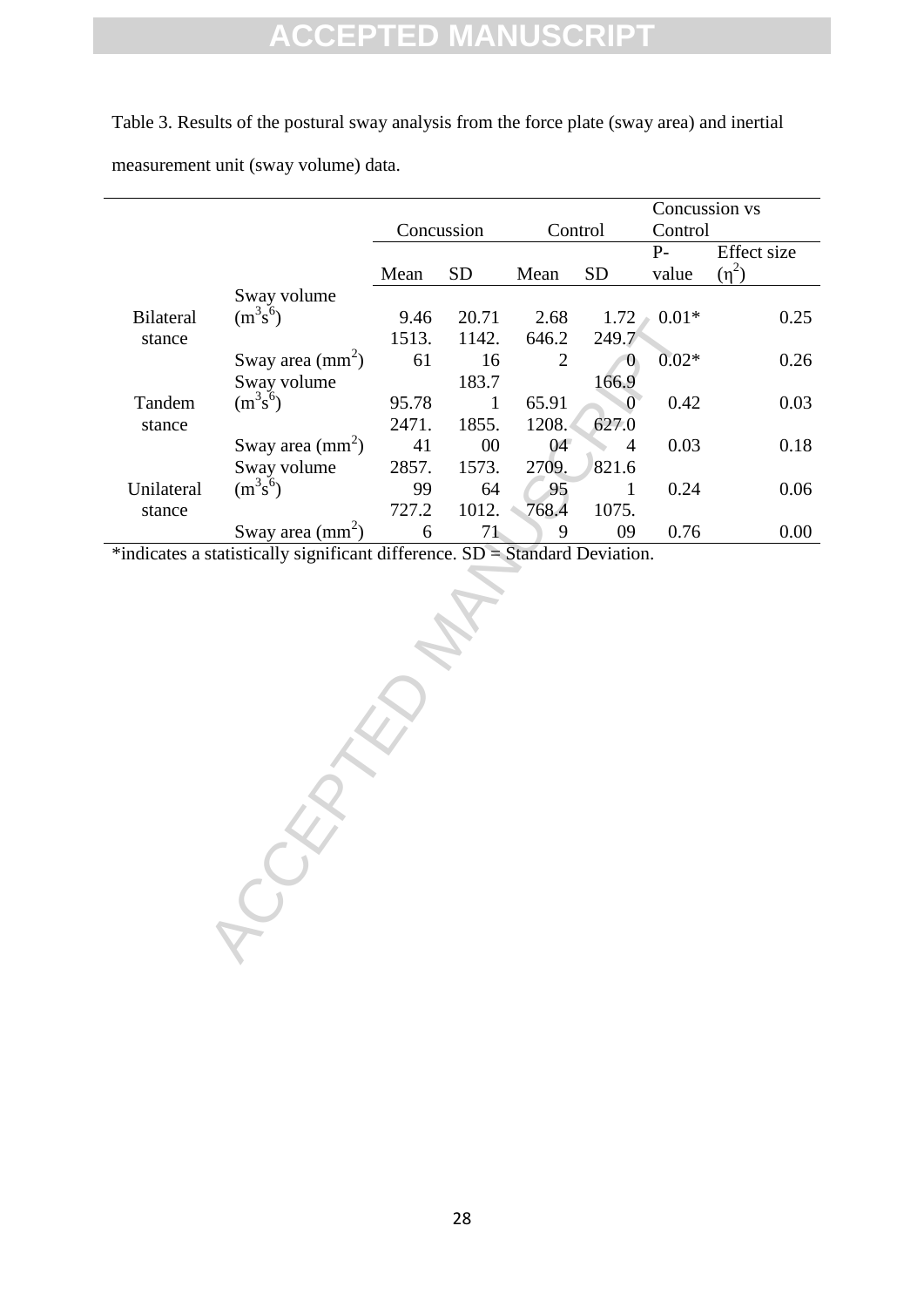Table 4. Results of the exploratory analysis investigating failure accrual between the

|  |  |  | concussion and control groups during performance of the balance task. |
|--|--|--|-----------------------------------------------------------------------|
|  |  |  |                                                                       |
|  |  |  |                                                                       |

|                                         | Concussion |            | Number of errors<br>Control |            | Concussion vs control |
|-----------------------------------------|------------|------------|-----------------------------|------------|-----------------------|
| Stance position                         | Mean       | ${\rm SD}$ | Mean                        | ${\rm SD}$ | p-value               |
| bilateral                               | $0.00\,$   | $0.00\,$   | $0.00\,$                    | $0.00\,$   | 0.15                  |
| tandem                                  | $0.40\,$   | $0.52\,$   | $0.72\,$                    | $0.66\,$   | $0.08\,$              |
| unilateral                              | 1.08       | 0.99       | 1.59                        | $1.06\,$   | $0.19\,$              |
| $SD = Standard Deviation.$<br>$\lambda$ |            |            |                             |            |                       |